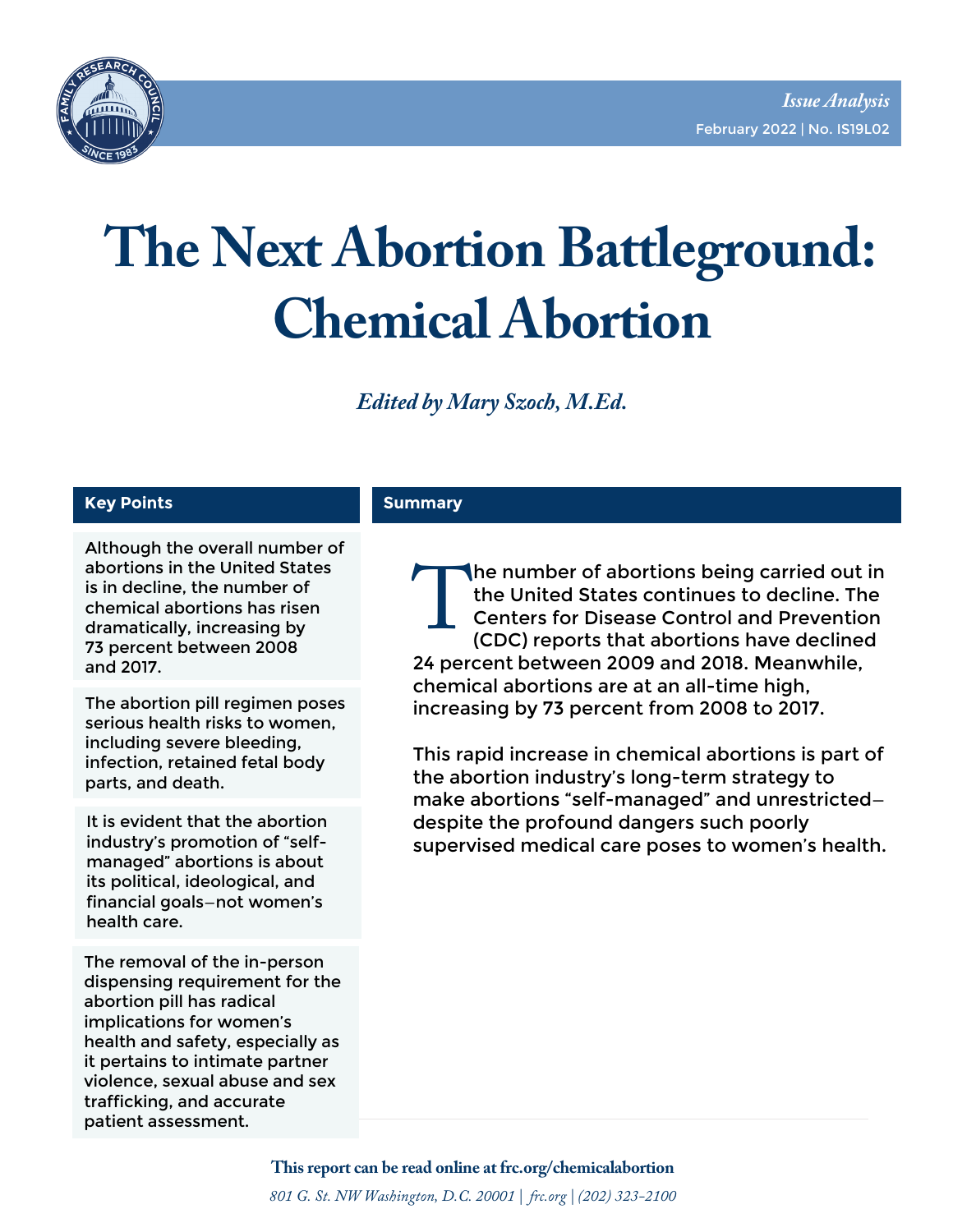# **Introduction**

The number of abortions being carried out in the United States continues to decline. According to the latest Centers for Disease Control and Prevention (CDC) data, the abortion rate has declined 24 percent between 2009 and 20[1](#page-19-0)8.<sup>1</sup> However, the chemical abortion rate is at an all-time high. The latest abortion statistics from the Guttmacher Institute show that 39 percent of abortions in 2017 were chemical<sup>[2](#page-19-1)</sup> (reported as "medical" or "medication abortion"), a 25 percent increase since 2014.<sup>3</sup> Looking further back, the numbers are even more alarming. Between 2008 and 2017, chemical abortion increased by 73 percent, even as overall abortion numbers declined over that same period.<sup>[4](#page-20-1)</sup> The abortion industry has been driving this rapid increase; it regards drug-based, do-it-yourself abortions as the best means of getting around the many state-level pro-life laws being enacted around the country.[5](#page-20-2) Chemical abortions are accomplished through a pill regimen of mifepristone (distributed under the brand name Mifeprex®) and misoprostol. Mifeprex was previously subject to the Food & Drug Administration's (FDA) drug safety program—Risk Evaluation and Mitigation Strategies (REMS) because it carries life-threatening risks.

Under the pro-life Trump administration, the FDA supported keeping the REMS in place. However, on May 27, 2020, the American Civil Liberties Union (ACLU) filed a lawsuit demanding that the FDA temporarily suspend the enforcement of the REMS for the duration of the COVID-19 pandemic so that women could receive the abortion regimen through the mail without having to see a health care provider in person. On July 13, a Maryland district judge granted a preliminary injunction that waived enforcement of the REMS, but the U.S. Supreme Court subsequently reinstated them in January 2021. The Court's decision was grounded in supporting the Agency—not the merits of the REMS.

In April 2021, the Biden administration compromised women's health and safety by expressing support for the removal of the REMS. Under the Biden administration, the FDA changed its policy from requiring in-person dispensing to "exercis[ing] enforcement discretion." On December 16, 2021, the Biden administration permanently removed the in-person dispensing requirement for mifepristone. This in-person dispensing requirement was in place so that a health care provider could assess patient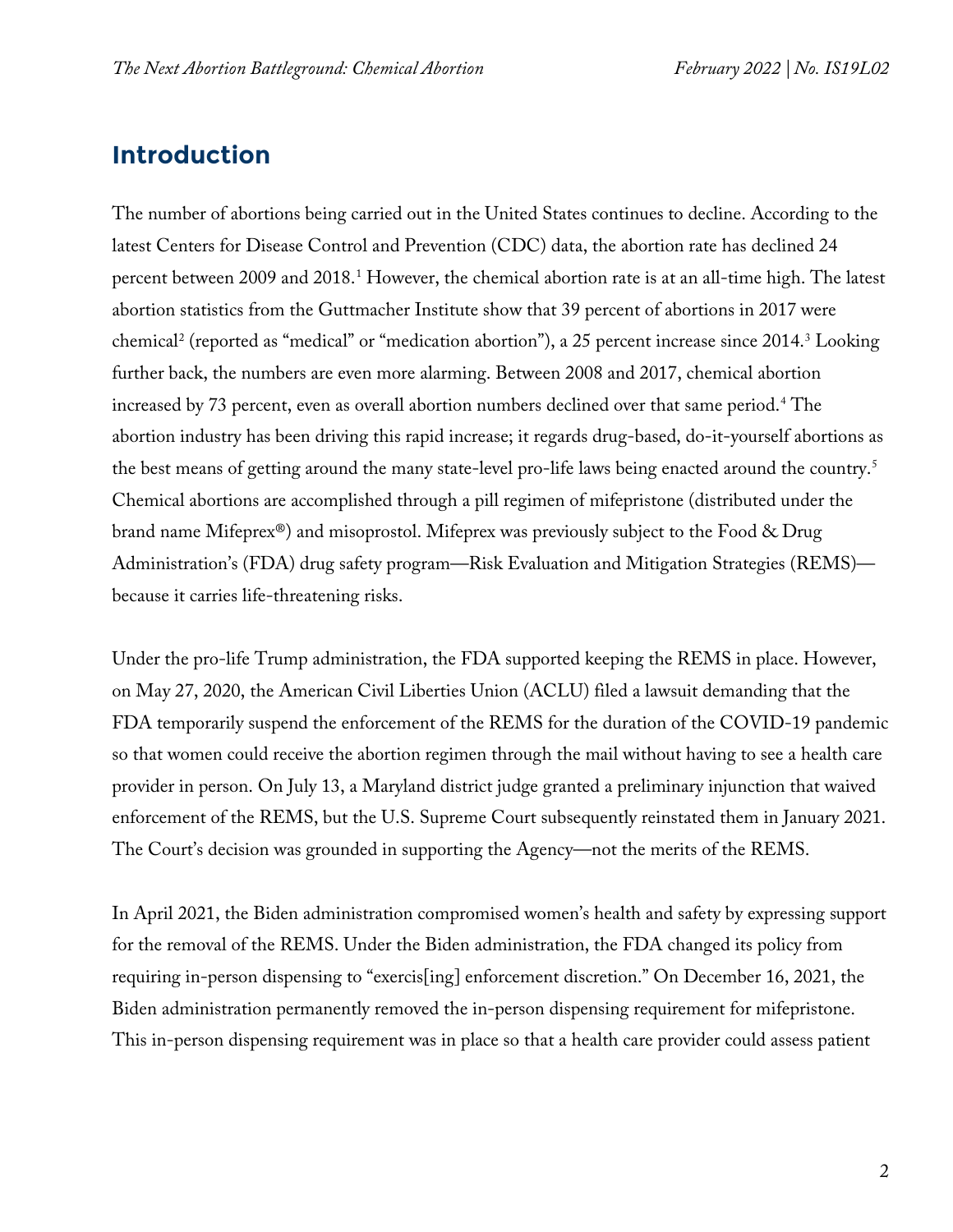eligibility, diagnose ectopic pregnancies, and provide or facilitate emergency surgical intervention in the case of an incomplete abortion or severe bleeding.

This move has once again allowed abortion pills to be available through the pharmacy and the mail, further solidifying do-it-yourself abortions as the future of the abortion industry. The abortion industry is not shy about this goal. They have strategically discussed how the absence of the REMS would significantly expand abortion locations and providers, broaden remote prescription, and eventually achieve over-the-counter (OTC) status for Mifeprex.

Abortion activists used to claim that legalized abortion would alleviate the danger of "back-alley" abortions for women. However, the health complications that often result from the induced chemical abortions activists love to promote are eerily similar to those of "back-alley" abortions. These complications include severe bleeding, infection, retained fetal parts, the need for emergency surgery, and even death.<sup>[6](#page-20-3)</sup> In addition, the woman, who may or may not have health insurance coverage, is expected to bear the additional cost of these complications.

By removing the REMS, abortion businesses, which claim they provide "care no matter what," have now placed all the burdens of abortion—including diagnosing ectopic pregnancy, accurately assessing the length of pregnancy, determining Rh negativity, carrying out the actual abortion, properly disposing of the remains of the aborted baby, and judging the appropriate amount of bleeding—on women.

OTC abortion drugs have radical implications for women's health and safety, especially as it pertains to intimate partner violence (IPV), sexual abuse and sex trafficking, and accurate patient assessment.

With all of chemical abortion's documented dangers, it is increasingly evident that the advancement of the abortion industry's agenda for the chemical abortion regimen is about political, ideological, and financial goals—not women's health care.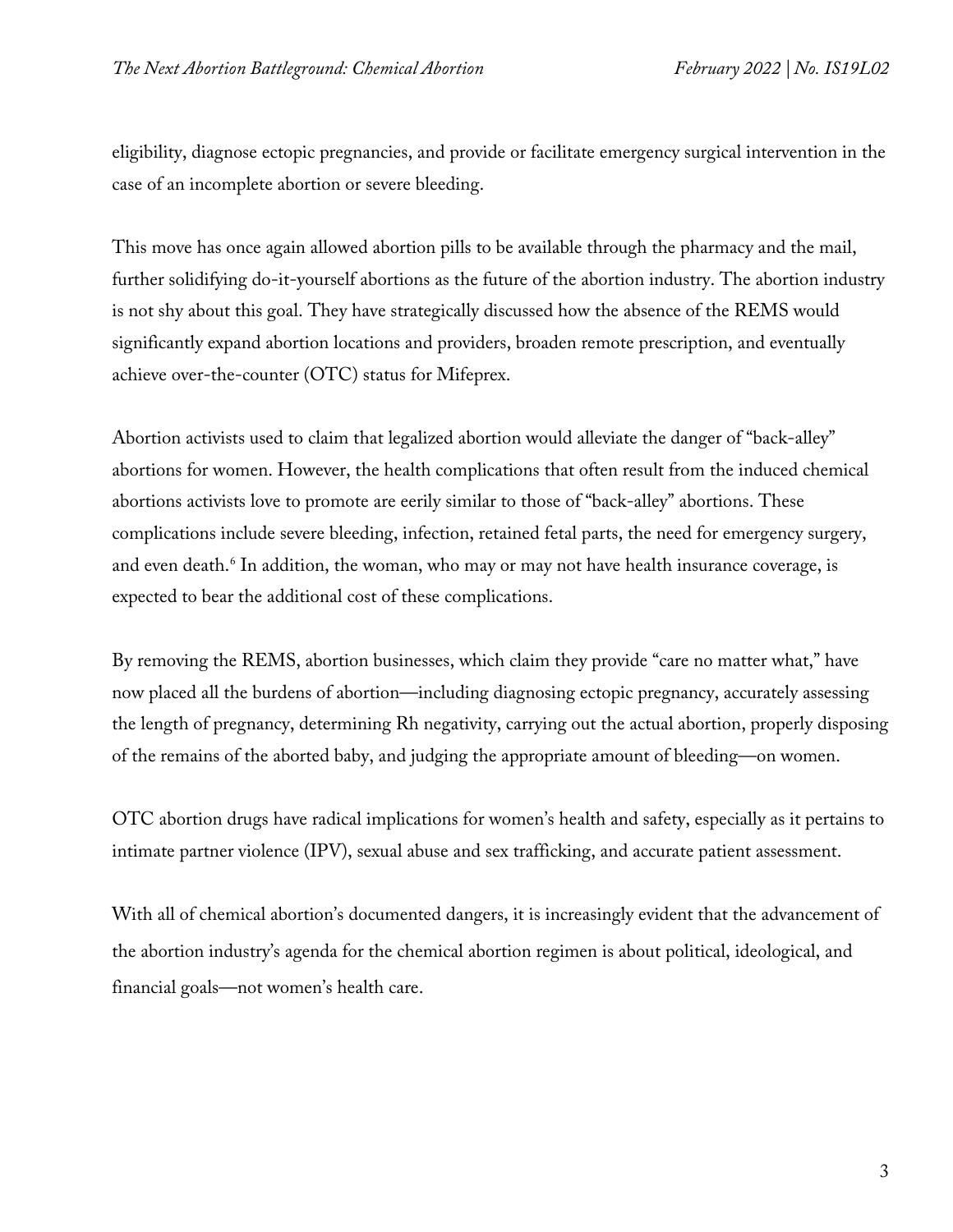Here are some statistics that demonstrate the sharp increase in chemical abortion pill usage in recent years. In 2014, Guttmacher reported that "medication abortions" accounted for 31 percent of all nonhospital abortions and 45 percent of abortions before nine weeks gestation. "Medication abortions" increased from six percent of all clinical abortions in 2001 to 31 percent in 2014.[7](#page-20-4) The CDC reports that the use of early "medication abortion" increased 114 percent from 2006 to 2015. [8](#page-20-5)

# **What Is a Chemical Abortion?**

Mifepristone (Mifeprex®; also known as RU-486 or simply "the abortion pill") was approved by the FDA in September 2000 to chemically induce an abortion. Technically speaking, mifepristone is the first drug in a two-drug regimen. The second, misoprostol (Cytotec®), is taken 24 to 48 hours after mifepristone to induce uterine contractions intended to expel the remaining fetal tissue.

Prior to 2020, the chemical abortion regimen was typically administered under a physician's supervision in a clinical setting—although the FDA does not require a physician's participation. Mifepristone is a synthetic steroid that acts as an anti-progestin to block the release of the hormone progesterone, a chemical critical for the pregnancy's progression. Progesterone is needed to stabilize the uterine wall and nourish the developing child. Mifepristone blocks progesterone from functioning as required, which leads to the deterioration of the uterine lining—thereby causing the unborn child's death.

After taking the mifepristone, the patient was then sent home to take the regimen's second drug, misoprostol, 24 to 48 hours after the mifepristone was taken. Misoprostol causes intense uterine contractions soon after ingestion. Misoprostol is needed to expel embryonic or fetal tissues from the uterus that were not expelled after the mifepristone was taken.<sup>[9](#page-20-6)</sup> Using mifepristone alone frequently results in incomplete abortions; therefore, misoprostol is necessary in order for chemical abortion to be considered a viable alternative to surgical abortions.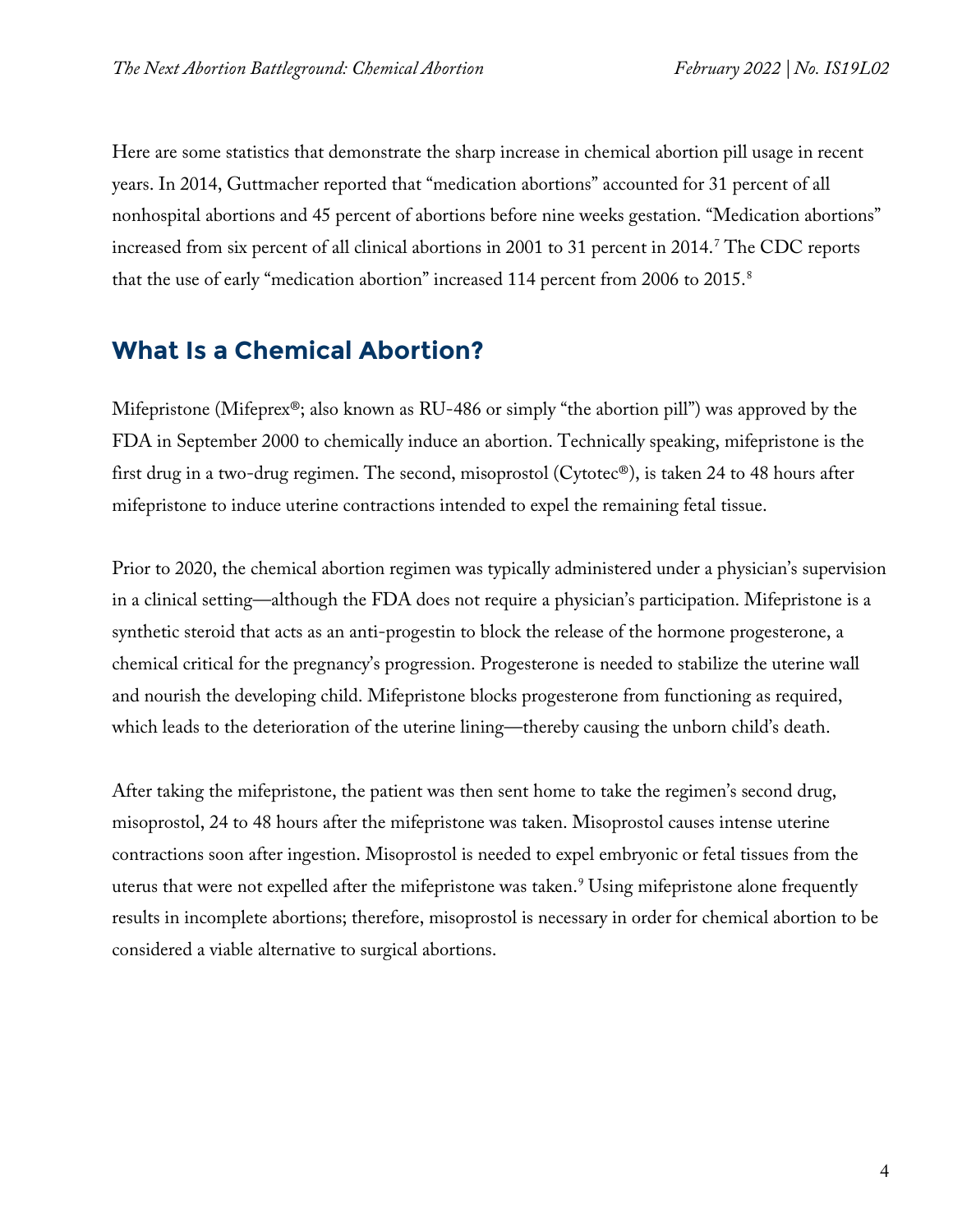A chemical abortion can produce severe cramping, contractions, and bleeding. Once the embryo or fetus is expelled, there will be human remains (the unborn baby as well as tissue) that must be disposed of:

While she could lose her baby anytime and anywhere during this process, the woman will often sit on a toilet as she prepares to expel the remains, which she will usually then flush—she may even see her dead baby within the pregnancy sac.<sup>10</sup>

Such symptoms can last from several hours to several days, and they can be very intense and painful. Hemorrhage may last much longer, requiring transfusions. Many women also experience nausea, vomiting, diarrhea, abdominal pain, and headache.<sup>[11](#page-20-8)</sup> Maternal deaths have occurred, most frequently due to infection or an undiagnosed ectopic pregnancy.<sup>[12](#page-20-9)</sup>

Disturbingly, the physical trauma that happens to a woman's body as a result of a chemical abortion is a sign that the "treatment is working."[13](#page-20-10) According to the Mifeprex medication guide:

Cramping and vaginal bleeding are expected with this treatment. Usually, these symptoms mean that the treatment is working…Bleeding or spotting can be expected for an average of 9 to 16 days and may last for up to 30 days…You may see blood clots and tissue. This is an expected part of passing the pregnancy.<sup>14</sup>

The abortion industry markets chemical abortions as straightforward and safe.<sup>[15](#page-20-12)</sup> In reality, chemical abortions are a multi-day traumatic process that could take up to 30 days to complete, according to the Mifeprex medication guide.<sup>[16](#page-20-13)</sup> Incomplete abortion occurs up to 10 percent of the time and occurs more frequently as gestational age increases.[17](#page-20-14) If an abortion is incomplete, a woman can be prescribed multiple doses of misoprostol. If that fails, a physician must carry out a surgical abortion to remove the fetal remains through the cervix by vacuum or suction aspiration.[18](#page-20-15)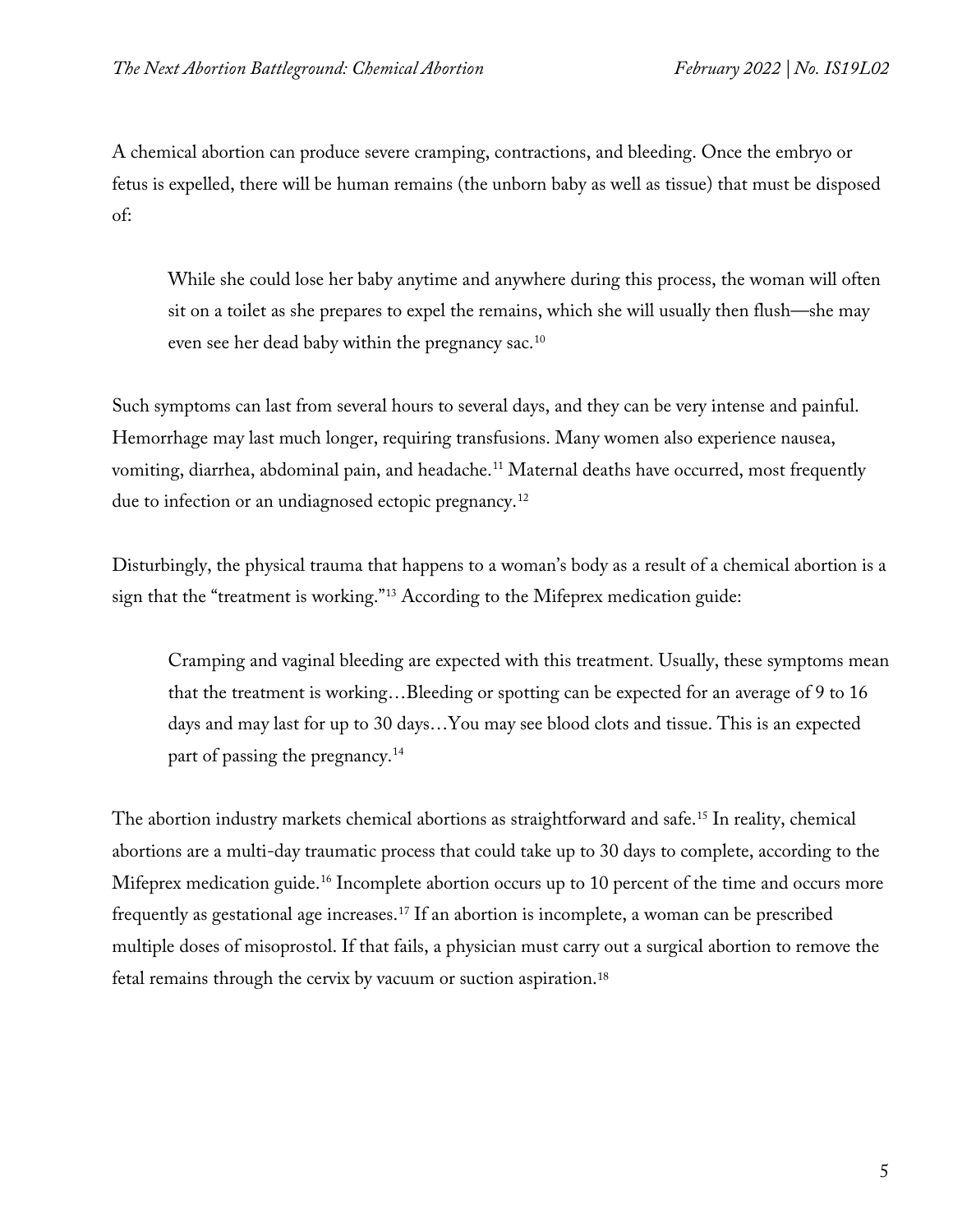# **Health Effects and Danger to Women**

The data clearly shows the negative health consequences of chemical abortion on women. Between 2000 and 2021, a total of 4,207 adverse events related to chemical abortions were reported to the FDA. These events include 26 maternal deaths, 97 ectopic pregnancies, and 1,045 hospitalizations. It is important to note that these numbers only represent the adverse events voluntarily *reported* to the FDA, so we do not have a full picture of the data.[19](#page-20-16)

A Finnish study of 42,600 women found that the women who had undergone a chemical abortion were nearly four times more likely to suffer severe complications than those who had undergone surgical abortions—20 percent compared to 5.6 percent. The two side effects observed to be more prevalent during chemical abortions than surgical abortions were hemorrhage (15.6 percent compared to 2.1 percent) and incomplete abortion (6.7 percent compared to 1.6 percent).<sup>[20](#page-21-0)</sup>

As already discussed, cramping and bleeding due to chemical abortions can last from several hours to several days and can be very intense and painful. Hemorrhage may occur and may be even more prolonged, requiring transfusions. Many women also experience nausea, vomiting, diarrhea, abdominal pain, and headache from chemical abortions.[21](#page-21-1)

We know that abortion also negatively impacts a woman's mental health. One review in the *British Journal of Psychiatry* analyzed 22 studies of women who were post-abortive and found that post-abortive women had higher rates of substance abuse, anxiety, depression, and suicidal thoughts than non-abortive women.<sup>[22](#page-21-2)</sup> What makes chemical abortions uniquely traumatic is that a mother sees and must dispose of the remains of her aborted child. To put this trauma into context, mifepristone is used for aborting babies that are up to 10 weeks gestation—although Planned Parenthood advertises use for up to 11 weeks—at which point the baby already has a head, hands, feet, fingers, and toes. The baby also has a heartbeat and brain activity.<sup>[23](#page-21-3)</sup>

A study published in *Frontiers in Neuroscience*[24](#page-21-4) "found significant adverse behavioral changes in the pregnant rats [that were] given ... abortion-inducing drugs compared to the rats who did not receive the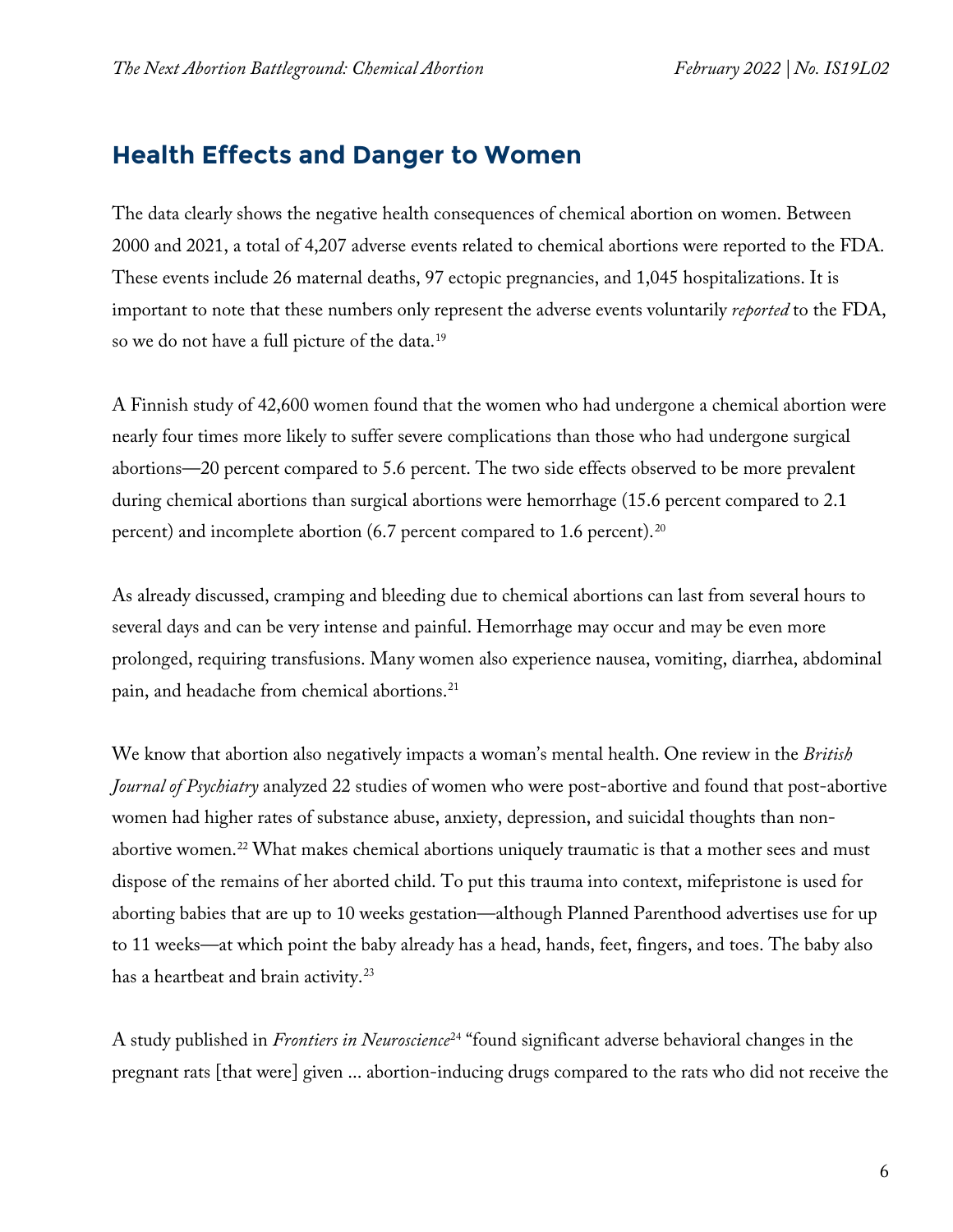drugs and rats that received the drugs, but were not pregnant."[25](#page-21-5) Dr. Stephen Sammut, the professor of psychology at Franciscan University who led the research, wrote, "This is breaking new ground … In the animal model, we observed depression-like behaviors, and we saw anxiety-like behaviors. The biochemistry indicated potentially long-term effects."[26](#page-21-6) The study acknowledged that more research is needed to evaluate the psychological and physiological effects of a chemical abortion.

## **FDA and Regulatory Overview**

Because mifepristone carries life-threatening and health-endangering risks such as hemorrhage, infection, incomplete pregnancy, retained fetal parts, the need for emergency surgery, and death,<sup>[27](#page-21-7)</sup> it had been subject to the FDA's drug safety program, known as the Risk Evaluation and Mitigation Strategies (REMS). That changed in 2020 when the ACLU filed a lawsuit against the FDA demanding the temporary suspension of the REMS.<sup>[28](#page-21-8)</sup> Although this was done under the guise of keeping women safe during the COVID-19 pandemic, it has always been the abortion industry's intent to remove the REMS.<sup>[29](#page-21-9)</sup>

After the U.S. Supreme Court issued a preliminary injunction reinstating the REMS under the pro-life Trump administration's FDA, the Biden administration ultimately removed these necessary safety measures in 2021 for the remainder of the pandemic, arguing that the REMS put women in danger due to the likelihood of contracting COVID-19.[30](#page-21-10) [31](#page-21-11) On December 16, 2021, the Biden administration permanently removed the in-person dispensing requirement. This requirement had provided a way to monitor and mitigate the risks of the chemical abortion regimen while also preventing the sale and provision of mifepristone tablets outside a clinical setting. With the in-person dispensing requirement no longer in place, there will be no way to monitor the harms caused by the drug, placing women in extreme danger.

The REMS are the product of the pro-abortion Clinton administration's effort to ensure that the chemical abortion regimen—which carries life-threatening and health-endangering risks such as hemorrhage, infection, incomplete pregnancy, retained fetal parts, the need for emergency surgery, and even death—could be administered safely. The REMS mandated that mifepristone can only be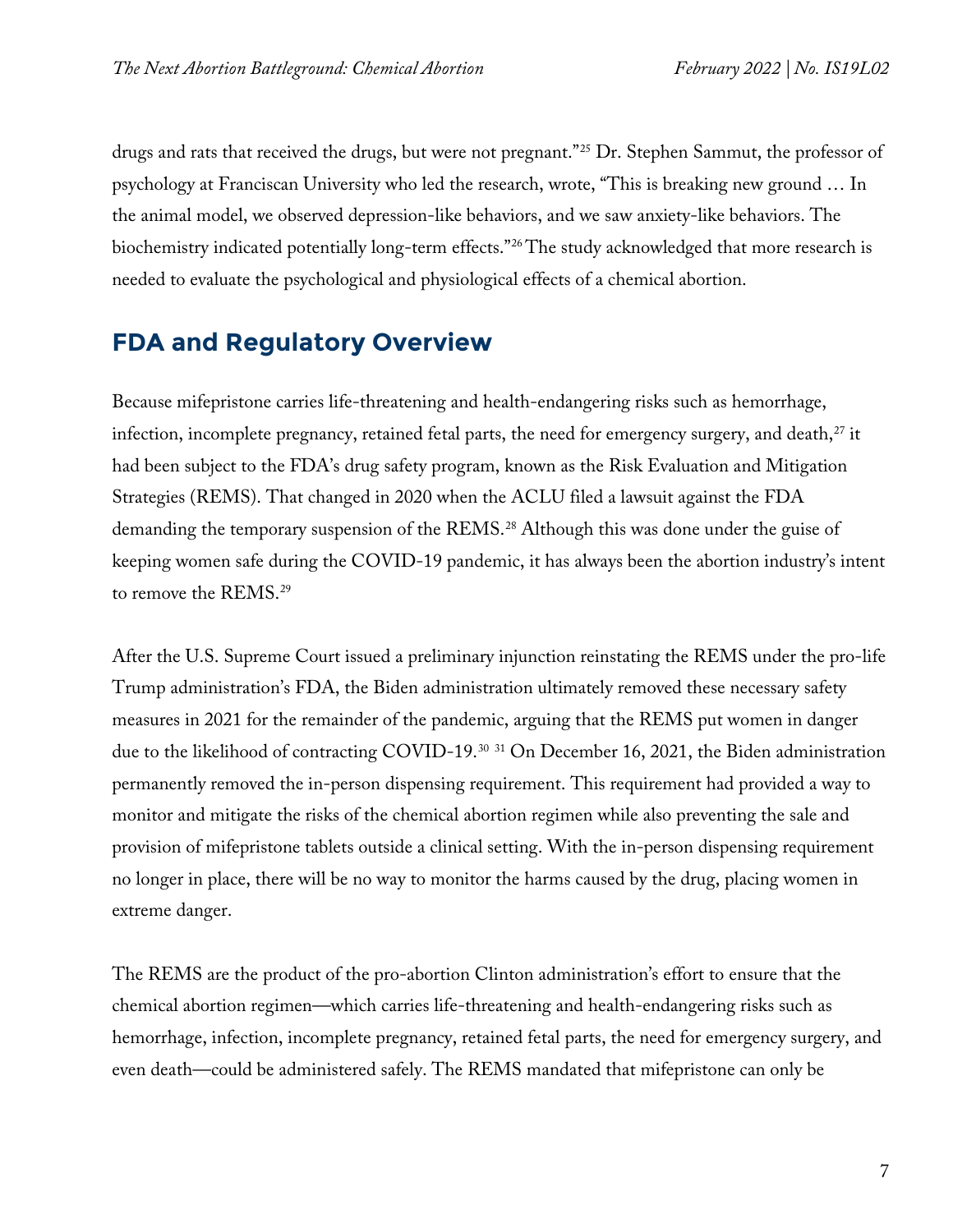dispensed in certain health care settings and under the supervision of a certified prescriber.<sup>[32](#page-21-12)</sup> A certified mifepristone prescriber is required to have the ability to properly assess the duration of pregnancy, diagnose ectopic pregnancies, and provide surgical intervention in cases of incomplete abortion or severe bleeding.<sup>[33](#page-21-13)</sup>

The American distributor of mifepristone (Mifeprex) is Danco Laboratories, and the manufacturer of the recently approved generic version is GenBio Pro. Currently, both versions are restrained by the REMS and cannot be sold or distributed online or through pharmacies without the supervision of a certified prescriber.<sup>[34](#page-21-14)</sup>

The REMS had historically stipulated that only a licensed physician could be a certified prescriber of mifepristone.<sup>[35](#page-22-0)</sup> The REMS had also required the manufacturer to report complications with Mifeprex to the FDA.[36](#page-22-1) However, in March 2016, under the Obama administration, the FDA approved numerous significant changes to the Mifeprex REMS (submitted by manufacturer Danco Laboratories) that have made the abortion pill even less safe.[37](#page-22-2)

Under the 2016 changes, a certified prescriber need only be a "health care provider," not a physician. The provider only had to be a person with certain medical capabilities. Henceforth, that person would only need to have the ability to assess patient eligibility, diagnose ectopic pregnancies, or provide or facilitate emergency surgical intervention in the case of an incomplete abortion or severe bleeding.**[38](#page-22-3)** Also, under the 2016 approval, manufacturers were no longer required to report any adverse events to the FDA other than death.<sup>[39](#page-22-4)</sup> Word alterations like this are not accidental. There was a clear downgrading of the required proximity of the drug regimen's provision to a physician. Clearly, these changes are about abortion providers' profits, not women's health and safety. "Safe, legal, and rare" has given way to unsafe, unregulated, do-it-yourself abortion.

In 2015, a peer-reviewed study on the safety, efficacy, and acceptability of self-administered abortion pills through 70 days found that nearly 30 percent of the 40 pregnant women self-administering the abortion pill had taken the regimen *after* the approved time of 63 days—thereby resulting in 62 percent of those women having incomplete abortions. Surgical evacuation had to be performed in 68 percent of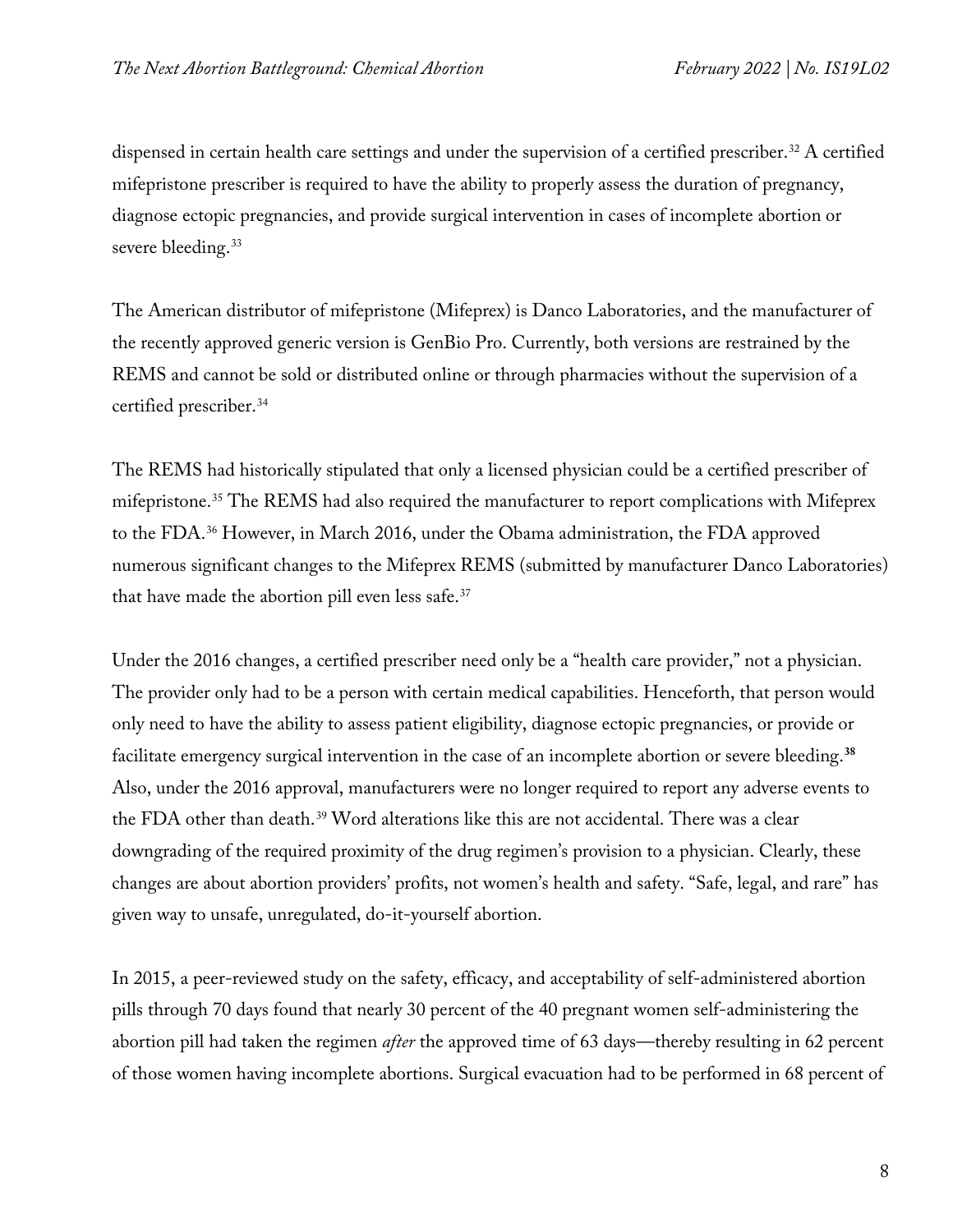the patients, 22.5 percent had failed abortions, and 12.5 percent required surgical evacuation with blood transfusion.[40](#page-22-5)

Despite the troubling results of studies such as this and the many adverse events already reported,<sup>[41](#page-22-6)</sup> the FDA—under the sway of the abortion activist movement—made the drug regimen even more dangerous by altering the drug dosage and increasing the gestational limit from 49 days to up to 70 days.<sup>42</sup>

The initially approved dosage was 600 mg of mifepristone (3 tablets of 200 mg each), and after 24 to 48 hours, 400 mg of misoprostol (2 tablets of 200 mg each). The FDA has altered the dosage to decrease mifepristone from 600 mg to 200 mg and increase misoprostol from 400 mg to 800 mg. This new dosage, combined with the gestational age increase, means this abortion pill regimen has essentially become a "chemical coat hanger." Women are now taking less of the drug that stops the pregnancy but more of the drug that "yanks" the baby out.<sup>[43](#page-22-8)</sup> This alteration will likely increase the probability of adverse events and life-threatening complications.

Even more egregious, the FDA coupled these new changes with the elimination of a required second office visit. The purpose of this visit was to confirm a completed abortion and check for any health complications that might have arisen as a result of taking the drugs.<sup>[44](#page-22-9)</sup> Less oversight provided by lessqualified medical personnel for an even more violent regimen suggests this was never about "women's health."

# **The Abortion Industry's Goal: Do-It-Yourself Abortions**

The abortion industry was not satisfied with loosened restrictions on chemical abortion. The industry desired the full and permanent removal of the REMS' in-person dispensing requirement, making doit-yourself abortions the norm and abortion pills available through the pharmacy, the mail, and even on college campuses.[45](#page-22-10) Complete removal of all the REMS requirements is the abortion industry's goal. Proponents of abortion are not shy about this goal. They have strategically discussed how the absence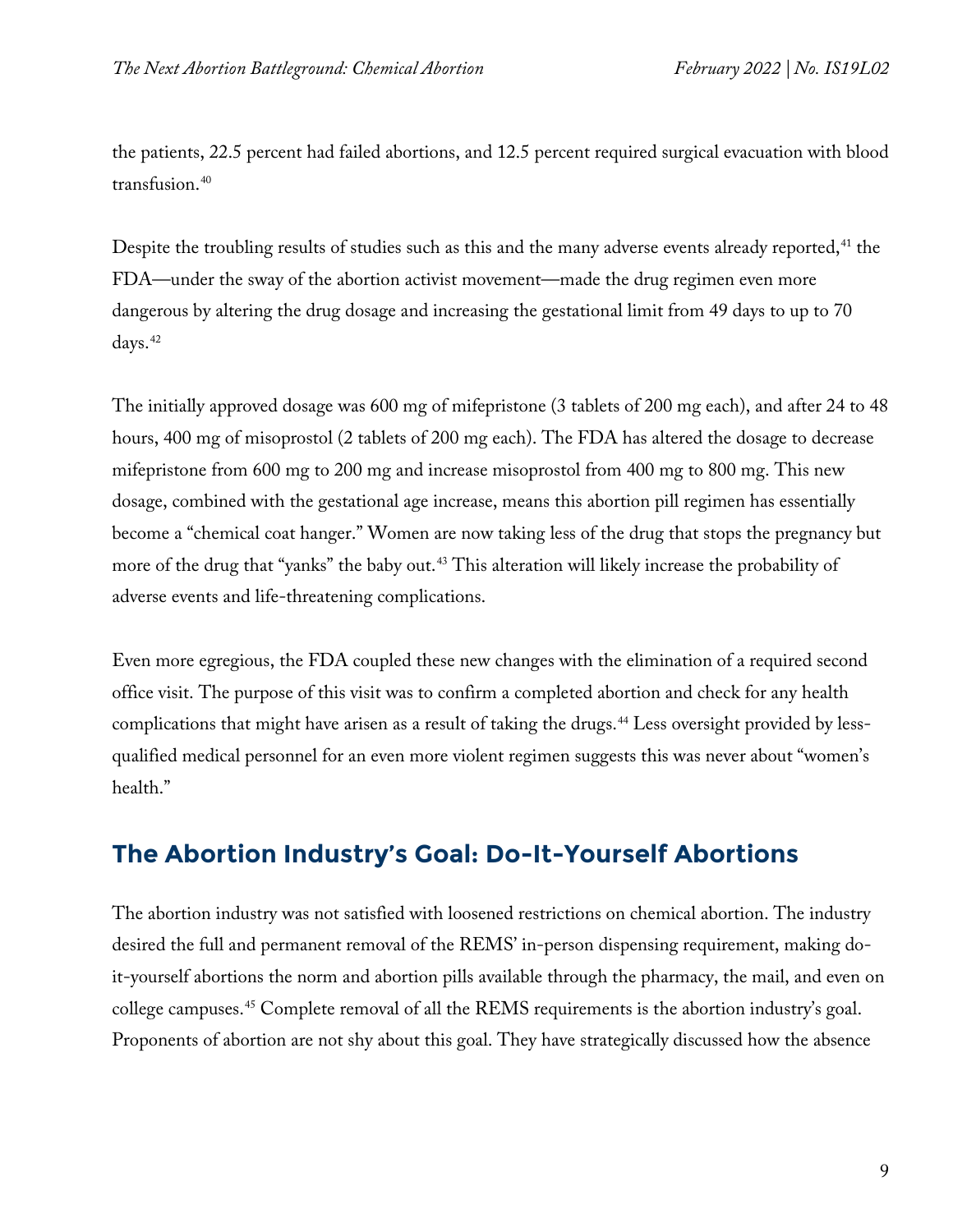of the REMS would significantly expand abortion locations and providers, broaden remote prescription, and eventually achieve OTC status for Mifeprex.[46](#page-22-11)

Industry advocates disclosed their support for the December 16, 2021, change, stating:

Lifting the REMS could significantly expand access to medication abortion and increase the options available to people seeking abortion care. In theory, anyone could access medication abortion in the absence of the REMS just like most other prescription drugs: by receiving a prescription from a provider and purchasing the medication from a pharmacy. The potential significance of this change should not be overlooked.<sup>[47](#page-22-12)</sup>

The ramifications of removing the in-person dispensing requirement and the potential of lifting the remaining REMS should not be overlooked, especially since do-it-yourself abortion is the abortion industry's vision for the future of abortion in the United States:<sup>[48](#page-22-13)</sup>

Medication abortion, in particular, holds great promise for the future of self-managed abortion care in the United States, and understanding the steps and barriers to achieving a fully independent model of self-managed medication abortion is critical to normalizing and advancing this vision.[49](#page-22-14)

Lifting the REMS offers new possibilities, like obtaining the abortion pill without a prescription, thus normalizing it as an easily acquired drug.<sup>[50](#page-22-15)</sup> With all of chemical abortion's documented dangers, it is increasingly evident that the advancement of the abortion industry's agenda for the chemical abortion regimen is about political, ideological, and financial goals—*not* women's health care.

Drug-based abortions are regarded as the best way to get around the increasing restrictions being put in place by pro-life laws around the United States. Even commonsense regulations requiring basic clinic safety and sanitary standards appear to be more than any abortion business can stomach.<sup>[51](#page-22-16)</sup> Do-ityourself chemical abortion is primarily about ensuring that the abortion industry can survive in any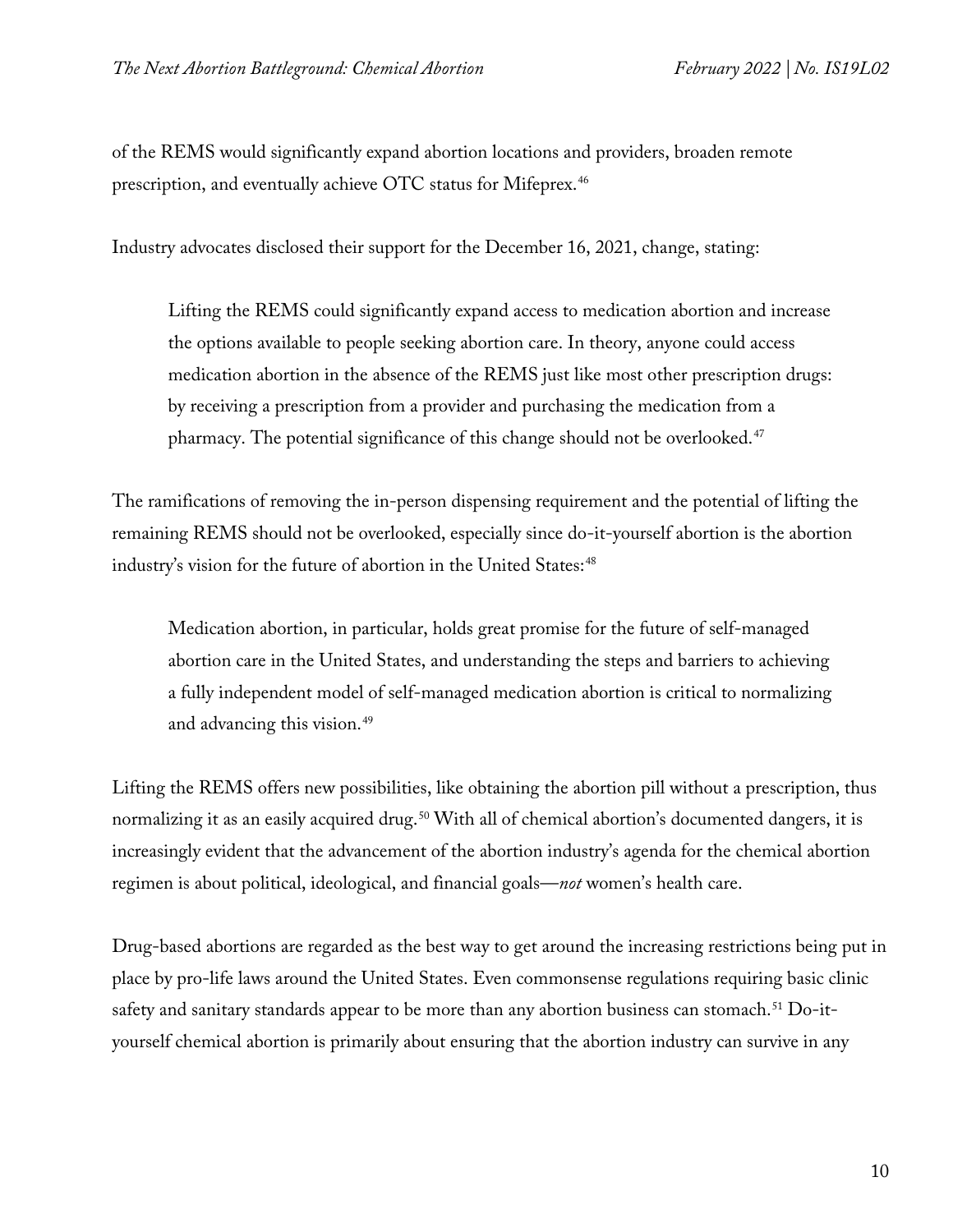future pro-life legal and policy environment. Secondly, it's about incentivizing abortion as an option for low-income women by lowering the costs associated with it.

Abortion and eugenics have a long-shared history in the United States, and it is no coincidence that approximately 79 percent of Planned Parenthood's surgical abortion centers are located within walking distance of minority communities.<sup>52</sup> When defending "abortion access," proponents will consistently dog-whistle about how any pro-life protections will hurt "low-income" women. Yet such claims usually made by cultural elitists—should not hinder women from keeping their babies and avoiding the emotional, psychological, and physical scars of abortion.

The abortion industry seeks to reduce abortion's cost by making the abortion pill the "go-to" product, thereby expanding the number of abortions without incurring the overhead cost for facilities or staff. Reducing the FDA-approved dosage of mifepristone gave an official seal of approval to the drug industry's off-label regimen, which reduced the number of these tablets used from three to one. Given the drug's high cost, this single change greatly increased profit margins.<sup>[53](#page-22-18)</sup> Misoprostol is a more stable drug at room temperature, which can give it a longer shelf life—even so, its costs are a fraction of mifepristone's.[54](#page-22-19)

A study comparing chemical abortions to surgical abortions revealed several reasons why the chemical abortion method is so appealing to the abortion industry: "Medical methods [their term for chemical abortions] have several advantages over surgical evacuation, particularly for use in low-resource settings, including reducing the need for surgery, sterilization of instruments, specific clinic rooms and surgically trained personnel.["55](#page-22-20) Chemical abortion is a way to shift costs and patient oversight from the surgical provider to the patient herself. Thus, it is not surprising that international abortion leaders like MSI Reproductive Choices (formerly known as Marie Stopes International)<sup>56</sup> have already made extensive use of this easily transportable product—a shift that has been supported by the World Health Organization (WHO).[57](#page-23-1)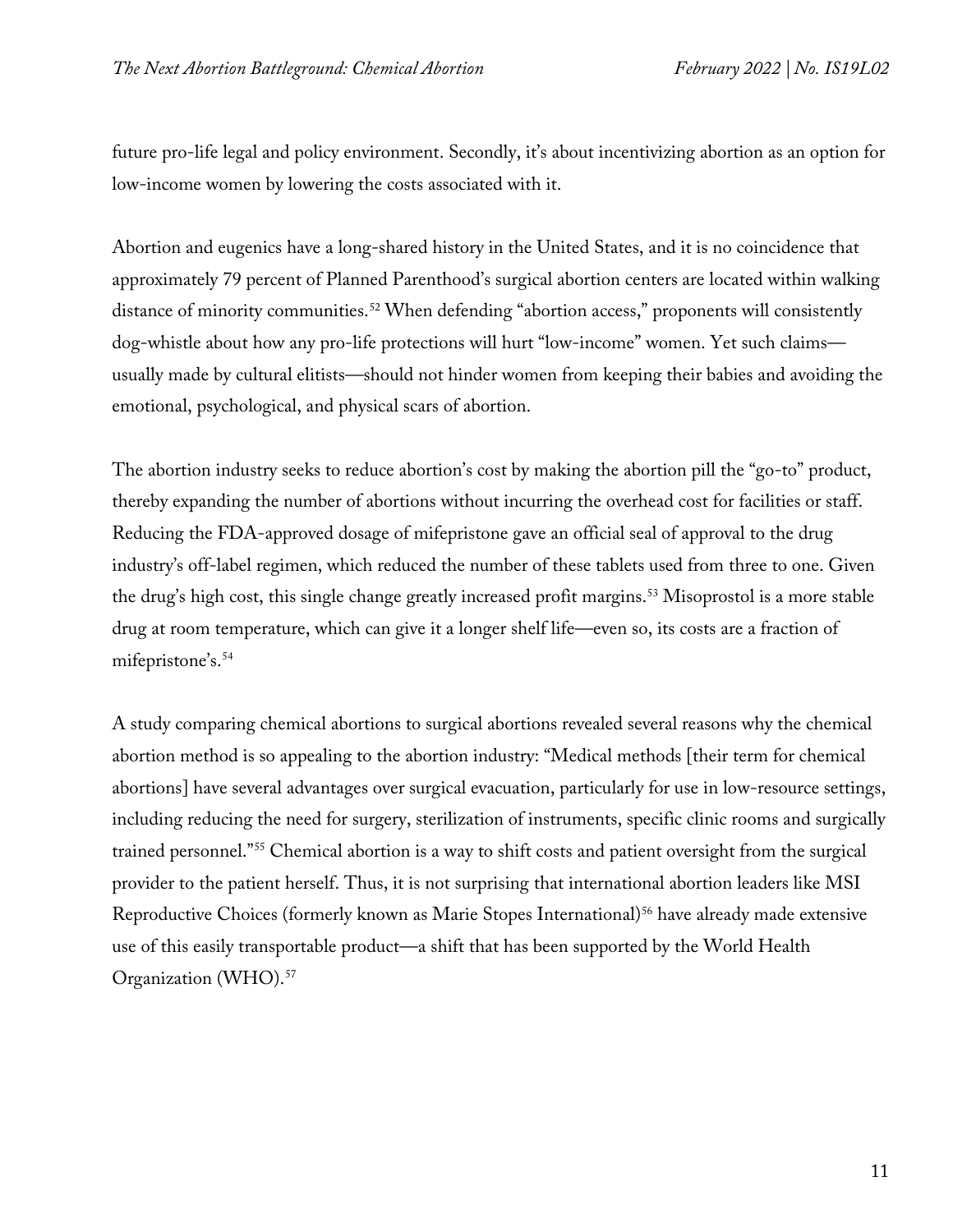# **The Dangerous Implications of Over-the-Counter Abortion Pills for Women**

Making mifepristone a "self-managed" OTC drug product has radical implications for women's health and safety, especially as it pertains to intimate partner violence, sexual abuse and sex trafficking, and accurate patient assessment. Furthermore, it would also dangerously bypass state laws governing parental rights and informed consent on the issue of abortion.

## **Informed Consent and Intimate Partner Violence**

Not all pregnant women live in an environment free from the threat of violence against their babies and themselves. Homicide is a leading cause of death during pregnancy, and intimate partner violence (IPV) occurs so frequently during pregnancy that the American College of Obstetricians and Gynecologists (ACOG) recommends screening for violence:

[H]ealth care providers should screen women and adolescent girls for intimate partner violence and reproductive and sexual coercion at periodic intervals such as annual examinations, new patient visits, and during obstetric care (at the first prenatal visit, at least once per trimester, and at the postpartum checkup).<sup>[58](#page-23-2)</sup>

Reproductive coercion is a form of IPV in which a (typically male) partner uses threats and coercion to enforce his decision regarding the pregnancy outcome. Reproductive coercion can include "forcing a female partner to terminate a pregnancy when she does not want to, or injuring a female partner in a way that may cause a miscarriage."[59](#page-23-3) One study found that the prevalence of IPV was nearly three times greater for women seeking an abortion compared with women who were continuing their pregnancies.<sup>[60](#page-23-4)</sup>

An OTC chemical abortion regimen, if approved by the FDA, would eliminate the physician's ability to evaluate whether the woman is under pressure or is being coerced to abort.<sup>[61](#page-23-5)</sup> The pro-abortion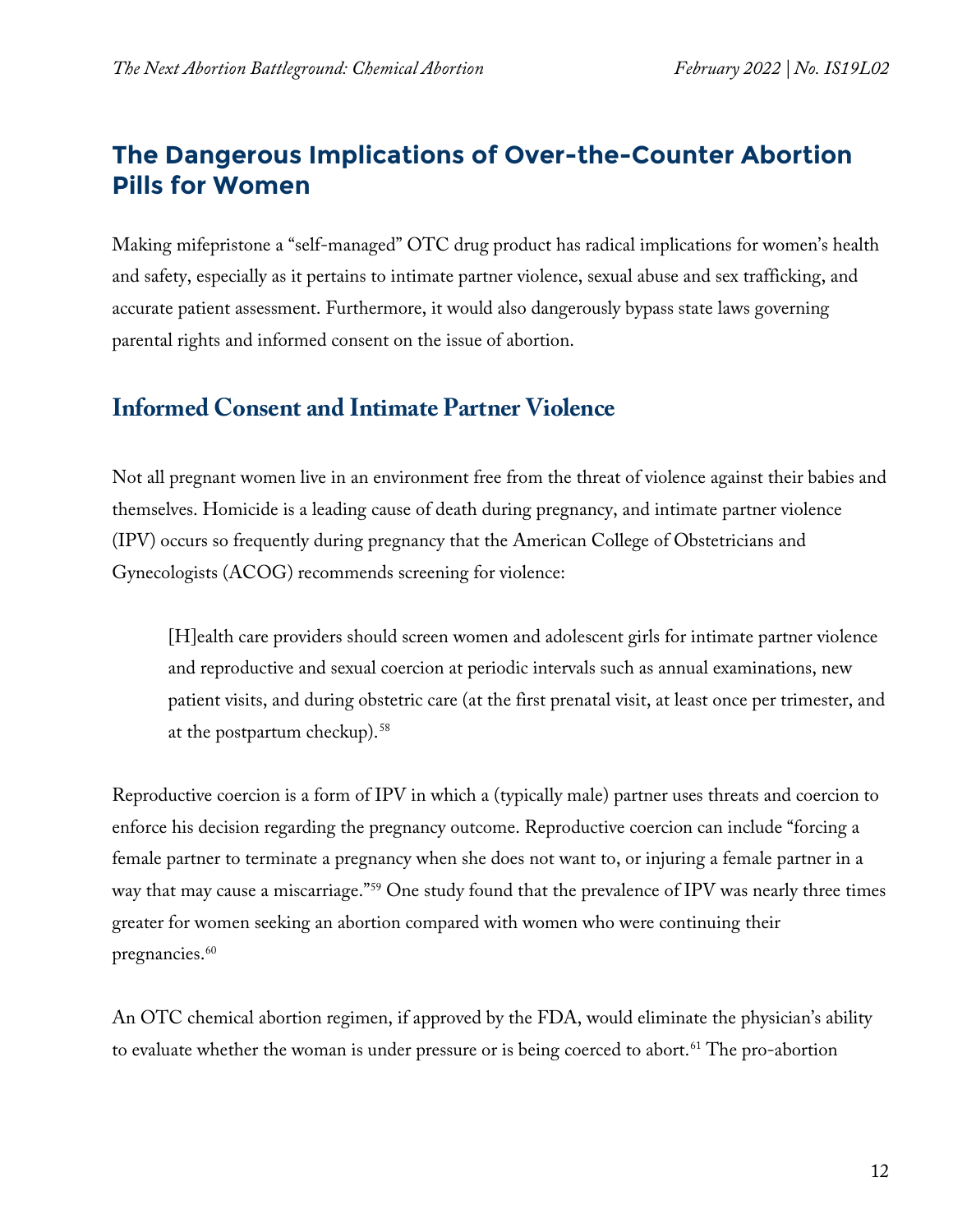ACOG Committee on Ethics reaffirmed in 2019 that "the patient's freedom to choose among alternatives—is also an important element of informed consent, which should be free from coercion, pressure, or undue influence."[62](#page-23-6)

Even the National Abortion Federation, a radically pro-abortion trade and activist group in the United States, implores that ethical practices for abortion care must include the ability to "ascertain before providing an abortion that the patient, unless unable to comprehend or participate in the decision, has freely chosen to end her pregnancy, is prepared to do so and has not been coerced in any way.["63](#page-23-7)

A 2017 qualitative study of women's abortion experiences found that nearly 60 percent of the women had an abortion to make others happy, and over 70 percent said their decision to abort included subtle pressure from others.<sup>[64](#page-23-8)</sup>

Women compelled to abort are often subjected to violence. A systematic review and meta-analysis of 74 studies worldwide confirmed that IPV is associated with abortion and is even more strongly associated with repeat abortion.<sup>65</sup> There are numerous documented incidents of women being unknowingly slipped abortion pills by partners who were unwilling to become fathers or by family members who were unsupportive of the pregnancy.<sup>[66](#page-23-10)</sup>

#### **Sexual Abuse and Sex Trafficking**

Spousal and non-marital abusers, along with those in the sexual exploitation industry (*i.e.*, pimps and traffickers), would love an environment in which they can compel women to repeatedly have abortions. Furthermore, men who have sex with minor females would love nothing more than to have unrestricted access to get rid of the "evidence" of their abuse. Making mifepristone a "self-managed" OTC drug would complicate the detection of sexual abuse and sex trafficking. The removal of in-person interaction with someone who is professionally trained<sup>[67](#page-23-11)</sup> and mandated to report sexual abuse will only further isolate victims.<sup>[68](#page-24-0)</sup>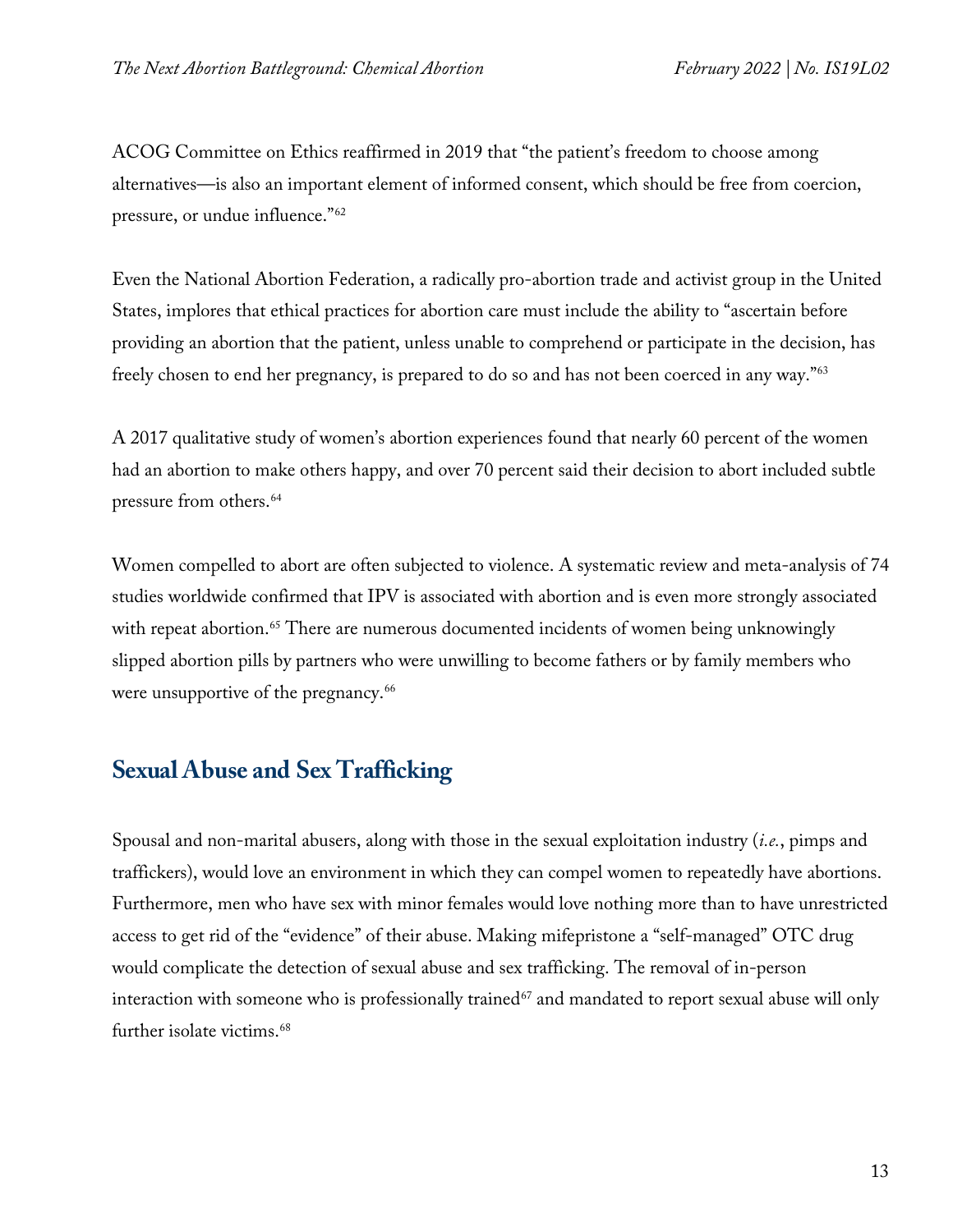It is common for sex-trafficked, pregnant women to be coerced into having an abortion, and women under the control of exploiters (pimps and traffickers) by definition have no voice.<sup>[69](#page-24-1)</sup> A groundbreaking study published by the Beazley Institute, titled "The Health Consequences of Sex Trafficking and Their Implications for Identifying Victims in Healthcare Facilities," found that many survivors of sex trafficking reported they had been forced into having multiple abortions, only to be back on the streets following the procedure to continue making a profit for their trafficker. More than half of the women surveyed reported having had at least one abortion, and nearly 30 percent said they had multiple abortions[.70](#page-24-2) The same 2014 report also disturbingly found that the majority of sex trafficking survivors (87.8 percent) reported that they had had contact with the health care system, but their abuse and exploitation went unrecognized and therefore unreported. As our country becomes more aware of the prevalence of sex trafficking in our communities, health professionals and law enforcement are getting more training to identify victims of sexual exploitation. Online and OTC mifepristone removes the opportunity for victims to interact with someone who may recognize the signs and get the victim to safety.

Sadly, we have seen evidence of abortion businesses such as Planned Parenthood being willing to aid traffickers for the sake of carrying out abortions. Planned Parenthood employees in various states have been caught on camera arranging abortions for women who were obviously victims of trafficking and sexual abuse, as well as aiding pimps and traffickers in evading the law.<sup>[71](#page-24-3)</sup>

# **Accurate Patient Assessment and Safety**

The FDA's removal of the in-person dispensing requirement will have tragic results. In-person dispensing allows medical professionals to assess a woman's pregnancy more accurately before she takes the chemical abortion regimen and to provide emergency care if needed. Such a lack of direct contact places pregnant patients in a precarious situation.

Many abortionists do not have hospital admitting privileges. Consequently, if serious complications arise, patients are often told to go to an emergency room with no expectation of seeing their prescriber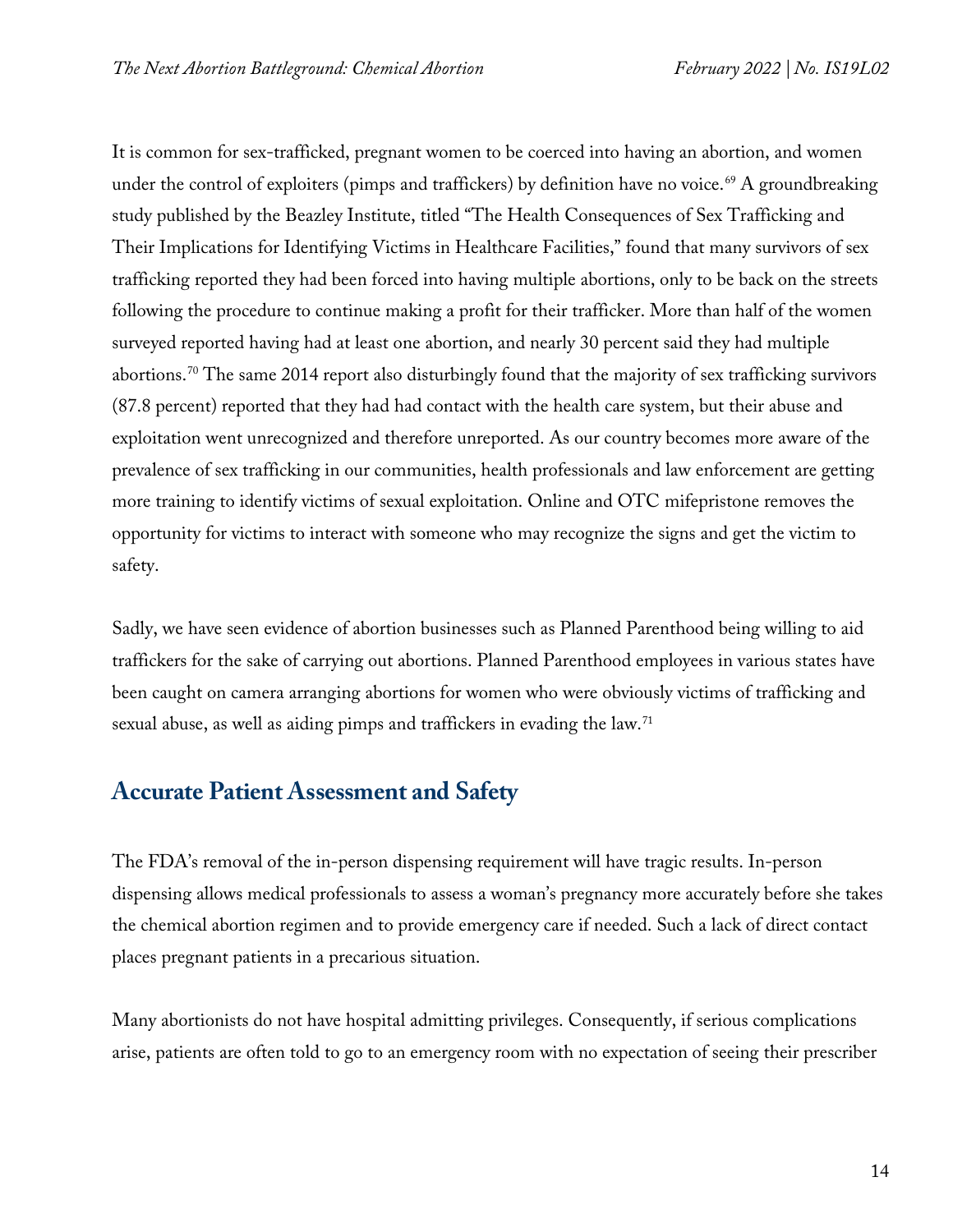again. On the other hand, a competent, conscientious physician would be fully aware of the patient's medical history and current health circumstances[.72](#page-24-4) Already, illegal online abortion pill peddlers like Aid Access<sup>[73](#page-24-5)</sup> and abortion activists have instructed women who experience health complications to avoid telling their doctor that they had a chemical abortion and instead say that they had a miscarriage.<sup>[74](#page-24-6)</sup>

There is nothing safe or straightforward about chemical abortion, and women should not be encouraged to take this burden upon themselves. Even the ACOG has acknowledged this:

Compared with surgical abortion, medical abortion takes longer to complete, requires more active patient participation, and is associated with higher reported rates of bleeding and cramping. With medical abortion, expulsion of the products of conception most likely will occur at home, but a few women will still require surgical evacuation to complete the abortion. An early surgical abortion takes place most commonly in one visit and involves less waiting and less doubt about when the abortion occurs compared with medical abortion. In addition, women who undergo surgical abortion will not see any products of conception or blood clots during the procedure.[75](#page-24-7)

If a woman needs an emergency procedure following a chemical abortion regimen gone awry, who bears the additional cost? Chemical abortion activists rarely, if ever, mention that the cost is assumed by the patient, who may or may not have health insurance coverage.

The risks that come with taking abortion pills are eerily similar to those of a self-induced abortion. Placing the burden on women to "self-manage" their abortions is not very different from the "coat hanger abortions" that abortion activists have said they want to avoid.<sup>[76](#page-24-8)</sup>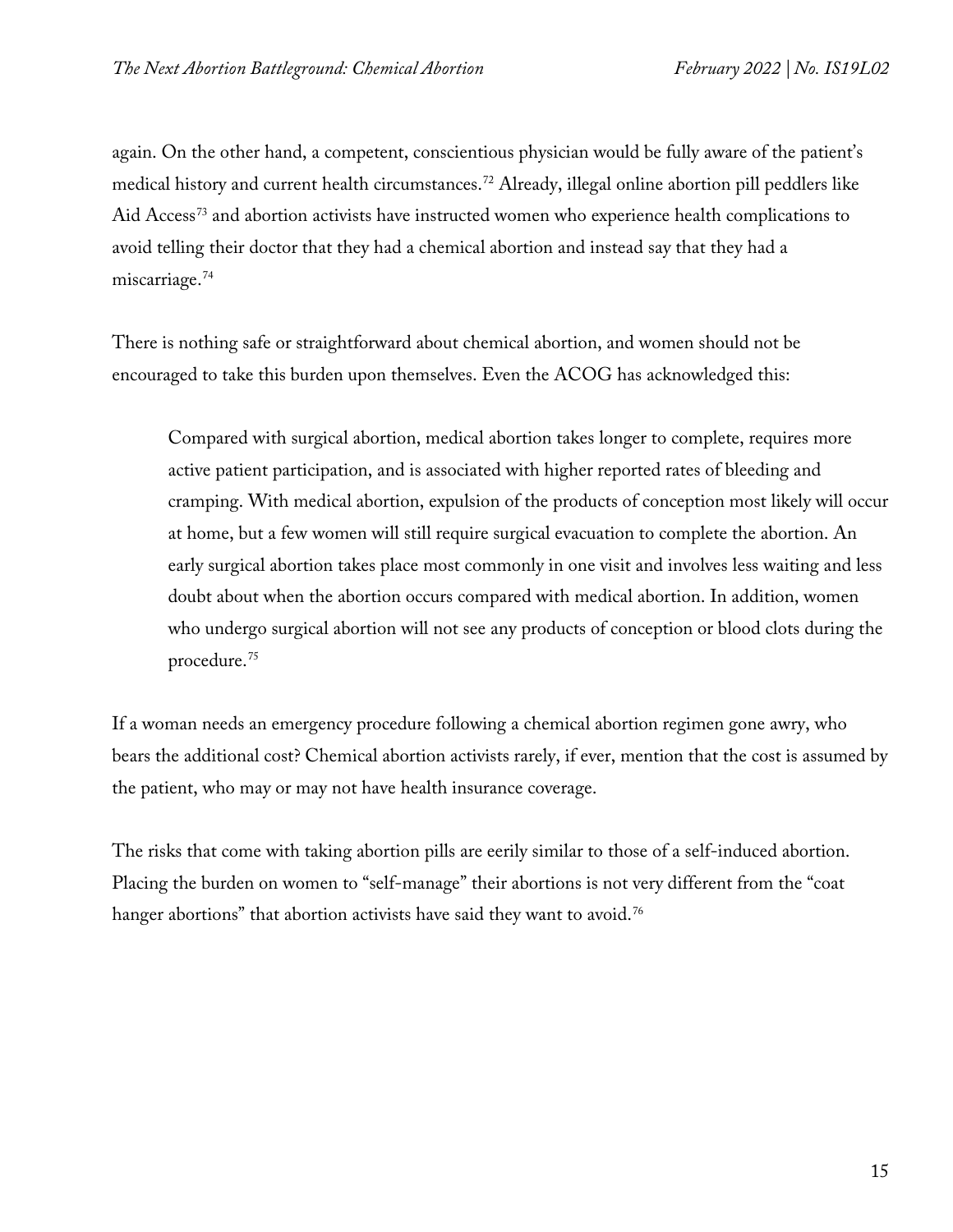#### **Overriding State Interests in Preserving Life**

The availability of mifepristone online effectively overrides a significant number of pro-life protections that are currently law or are in the process of becoming law in several states. If the FDA approves an OTC chemical abortion regimen, it will effectively override by administrative fiat parental notification laws, waiting periods, and informed consent requirements for abortion that have been upheld by the courts as legitimate exercises of a state's interest.[77](#page-24-9)

In just the past 10 years, the people's elected representatives have enacted almost as many state protections for the unborn as were enacted in the first 30 years following *Roe v. Wade*. Abortion activists—who are starting to lose the battle of public opinion in the states and may be facing a less sympathetic judiciary—are seeking an extra-legislative, extra-judicial bailout to keep abortion, and the abortion industry, afloat.

# **The Way Forward**

Here are some areas in which there should be increased oversight of chemical abortions to improve the health and safety of women.

# **Reinstate the REMS**

Prior to the Biden administration's decision to remove the in-person dispensing requirement for mifepristone, this requirement—as well as the additional REMS precautions—were the sole means of monitoring and mitigating the risk of death and other adverse events. And yet, the legion of adverse events mentioned previously have taken place under the previous REMS protocol. Therefore, the mifepristone REMS framework needs to be reinstated and strengthened beyond its prior reach.

Although the FDA operates under the executive branch, a department responsible for protecting public health by ensuring the safety, efficacy, and security of human and veterinary drugs should not be a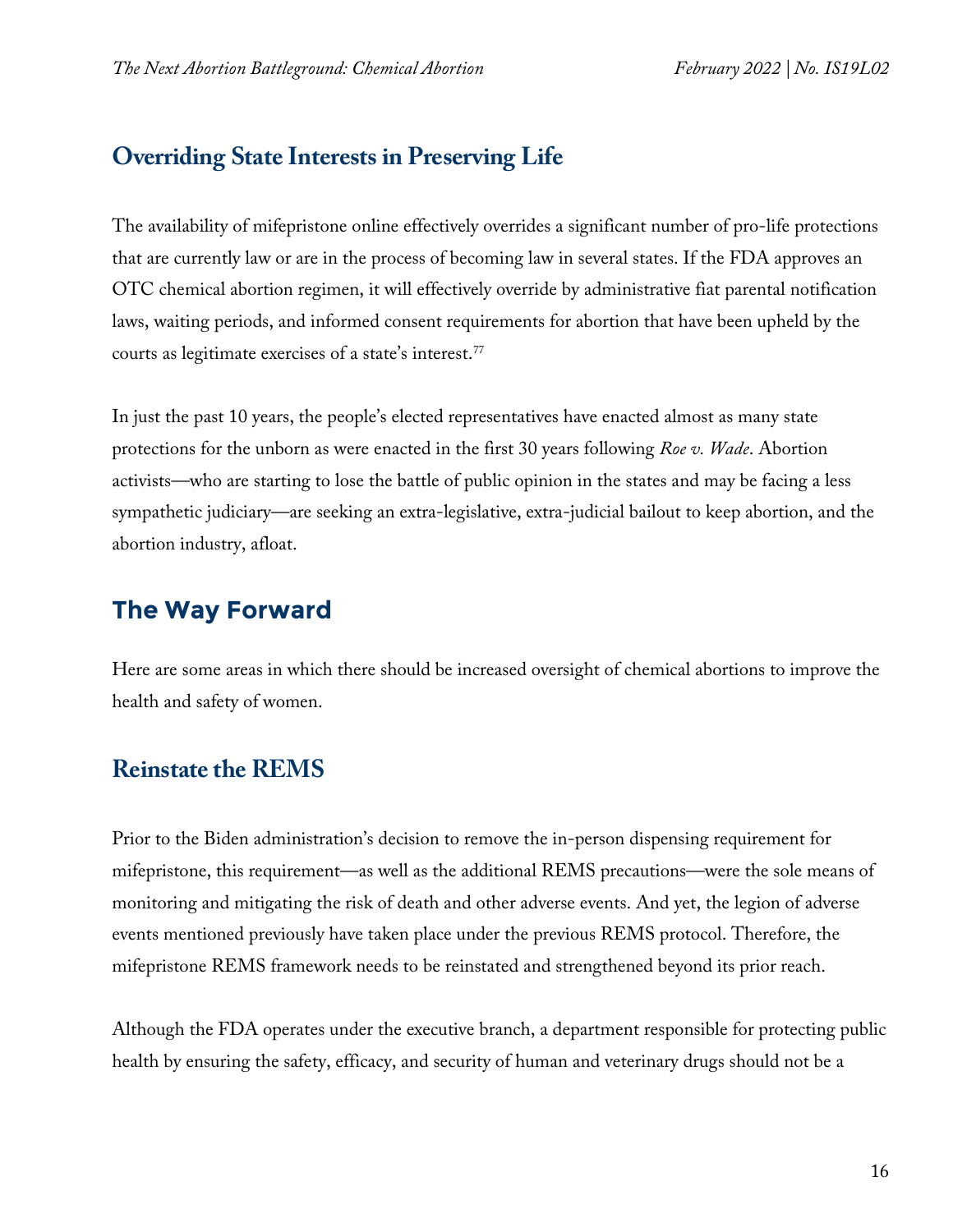political organization. Its original decision to put restrictions on mifepristone was based on the drug's ability to harm women—not on a political agenda. Doctors, not politicians, should make medical decisions, and doctors, not patients, should be responsible for assessing a patient's pregnancy. In today's world, where politicians become the authority on "health care," doctors—as Alan Guttmacher feared have simply become a "rubber stamp."[78](#page-24-10)

With the removal of the mifepristone REMS, the doctor's role has been relegated even further—this time to placing a stamp on an envelope to mail deadly abortion pills to a woman who will become her own abortionist.

In order for the FDA to properly protect women, their review of the REMS should include the complete removal of the chemical abortion regimen from the market.

# **Require Proper Reporting**

Manufacturers must be required to report all adverse events related to mifepristone (both Mifeprex and the generic version), not just death. Public health authorities must track cases of incomplete abortion, infection, severe hemorrhaging (especially cases requiring transfusions), ectopic pregnancy, and any other case requiring a visit to an emergency room.

## **Safer Gestational Eligibility**

The Obama administration's political move to change the FDA label should be reversed, and the gestational limit should be returned to 49 days from last menstrual period (LMP) instead of the dangerous 70-day (10 week) limit. Mifepristone should be administered under the supervision of a licensed physician required to physically examine the woman (*e.g.*, to diagnose an ectopic pregnancy), administer the regimen, oversee the abortion, and be on hand in case of an emergency.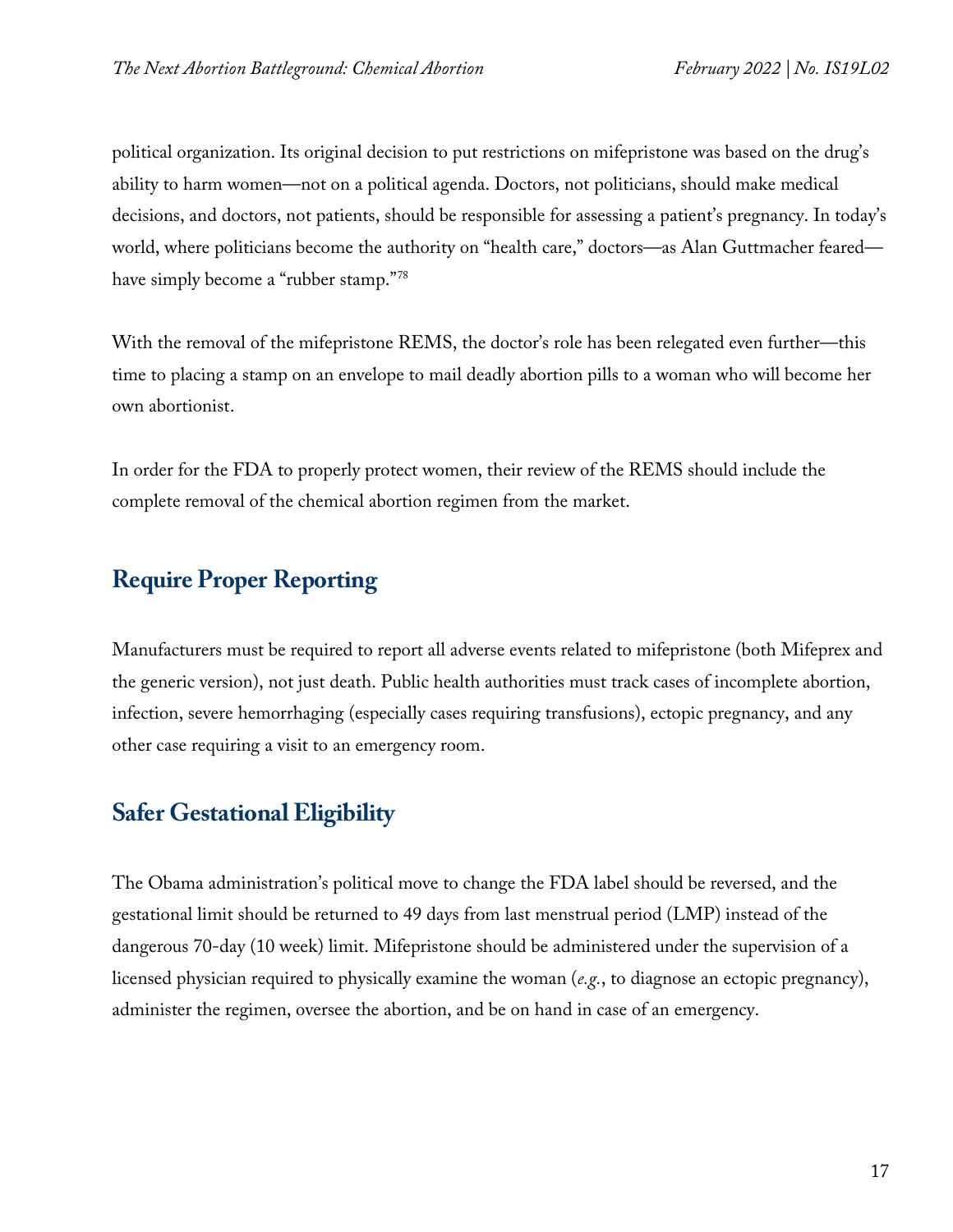It should be noted that, although the FDA approves the use of medical abortions for up to 10 weeks, Planned Parenthood (which has repeatedly demonstrated a lack of care for women) advertises the regimen may be available in some states up to 11 weeks, making this do-it-yourself abortion even less safe.[79](#page-24-11)

# **Prohibit Telemed Abortions**

Although the Biden administration has removed the in-person dispensing requirement, states should prohibit abortions attained via telemedicine because they do not require the patient to speak to a doctor face-to-face before beginning the chemical abortion regimen. States should require the physical presence of a physician who can accurately assess the woman's eligibility and provide emergency care if needed.

Telemed practices may be adequate for some types of medical care. Elective abortion is not medical care, and a telemed abortion is not a proper use of telemedicine.

Even apart from the question of caring for the life of the unborn child, abortions require a high level of physical interaction between the mother and a physician who can examine, diagnose, evaluate, and treat her. Abortion activists routinely compare inducing a chemical abortion to taking Tylenol®,<sup>[80](#page-24-12)</sup> but a chemical abortion is a multi-day process that involves heavy bleeding and cramping. It also carries lifethreatening risks, including incomplete abortion, infection, hemorrhaging, blood transfusions, and death. Pretending for ideological reasons that chemical abortion can be monitored by a physician remotely or even done as a do-it-yourself OTC regimen is extremely dangerous and negligent.

Furthermore, telemedicine is not suited to the provision of immediate emergency care. A telemed physician or health care provider would not even have to live in the woman's state and, consequently, would be unable to meet the patient at an emergency care facility like a local hospital. Indeed, "[s]ince telemed abortions were devised as a way to offset the scarcity of physicians in rural areas this is not a mere theoretical concern.["81](#page-24-13)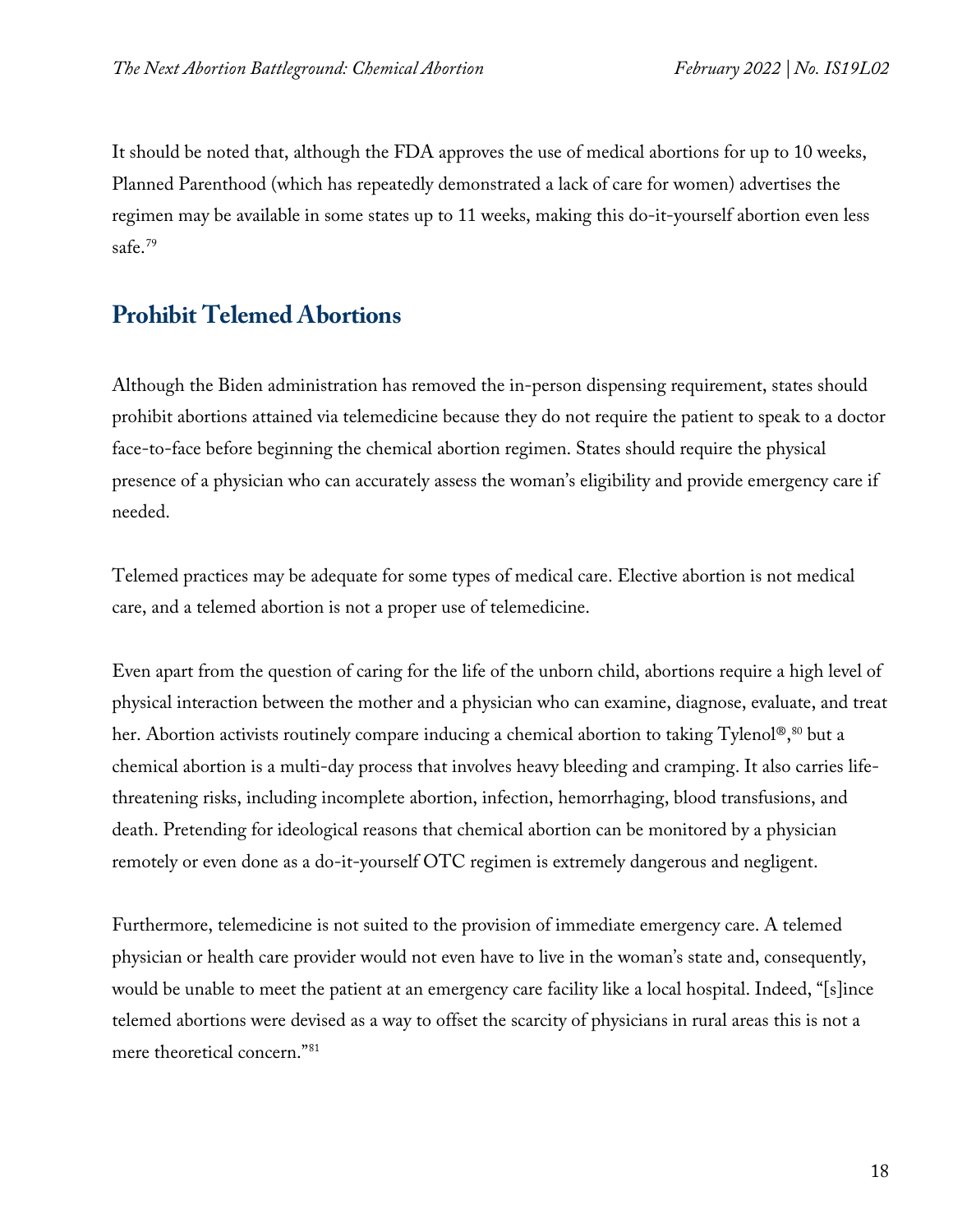# **Crack Down on Illegal Abortion Pills**

The FDA must crack down on the illegal sale of the drugs in the chemical abortion regimen, primarily mifepristone. With chemical abortions on the rise, illegal abortion pill traffickers, including the infamous Aid Access, have received much-warranted attention lately. Aid Access, as orchestrated by Dutch doctor Rebecca Gomperts, has been selling reduced-cost abortion pills online by purchasing the drugs from Indian pharmacies and having them shipped to Americans by mail.<sup>[82](#page-24-14)</sup>

The FDA issued letters to Aid Access<sup>[83](#page-24-15)</sup> and Rablon (an online pharmacy network that includes at least 87 websites, such as AbortionPillRx.com and AbortPregnancy.com), warning them to stop selling unapproved versions of the abortion drugs.<sup>[84](#page-25-0)</sup> Soon after, 117 members of Congress sent a letter<sup>[85](#page-25-1)</sup> to the FDA urging it to "continue to conduct oversight" of entities such as Aid Access and Rablon. Aid Access has refused to comply, instead deciding to sue the FDA.<sup>[86](#page-25-2)</sup>

# **Prohibit Studies that Intentionally Destroy Life**

The FDA must not approve any drug trials and studies that intentionally destroy human embryos or fetuses. The FDA has approved Gynuity Health Projects' TelAbortion study, and since 2016, clinical trials have begun in eight states (Colorado, Georgia, New York, Oregon, Hawaii, Maine, New Mexico, and Washington).[87](#page-25-3)

# **Conclusion**

Abortion activists once claimed that legalizing abortion would eliminate life-threatening risks to women. Now they are attempting to make abortion completely "self-managed" despite chemical abortion's life-threatening and health-damaging risks to women.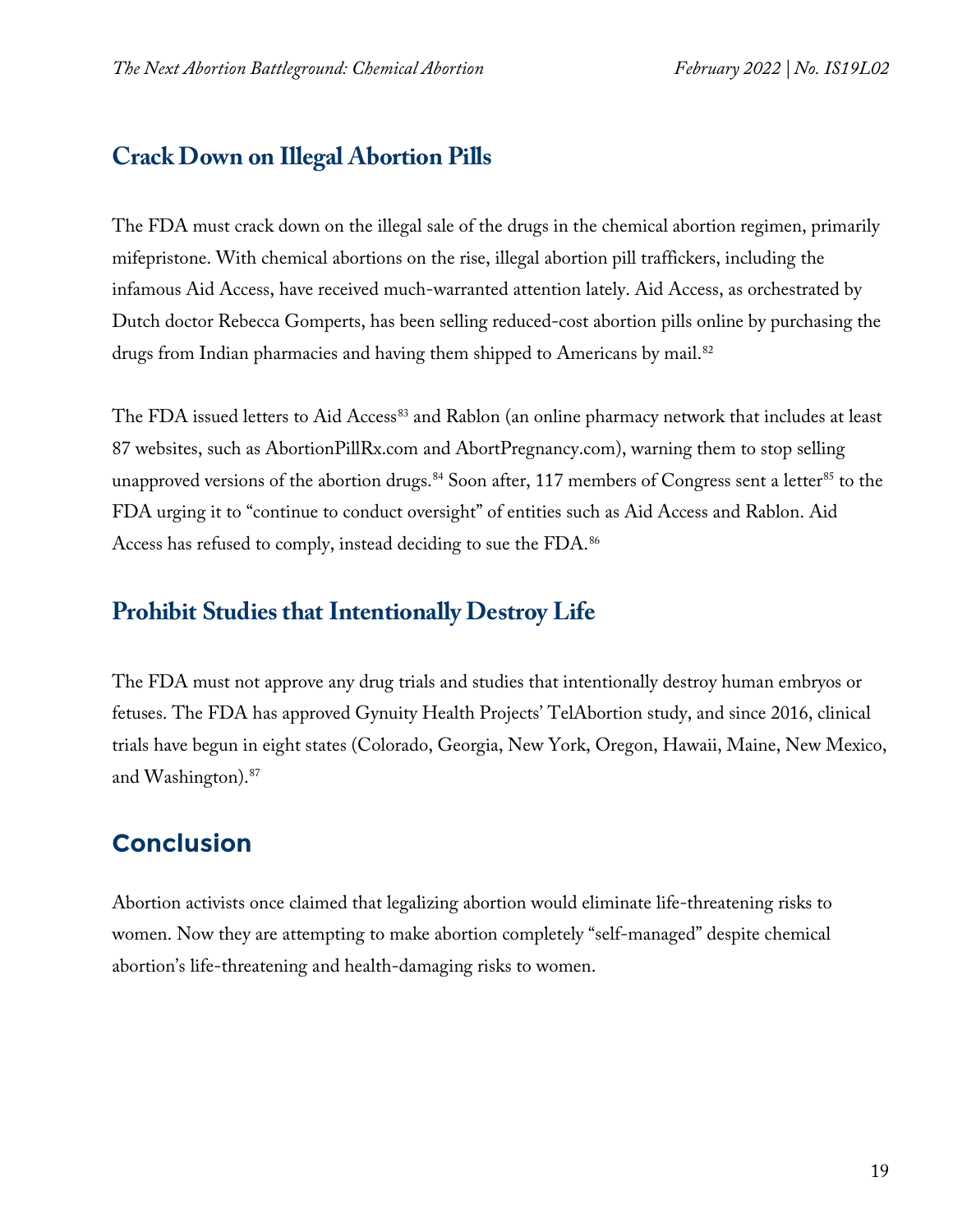The removal of the in-person dispensing requirement is the first step toward the abortion industry's goal of rolling these safety regulations back even further. We must ensure that the FDA is protecting women from the dangers of the chemical abortion regimen.

Ultimately, we want to see the sale and the approval of drugs meant to intentionally kill life in the womb eliminated from our society. The rise of chemical "coat-hanger" abortion is just another reminder that abortion is an ideologically-based business and that its activists are willing to sacrifice women's safety for the sake of the business's expansion. The abortion industry knows that "having medication abortion available alongside other prescription drugs could help reduce stigma and further normalize this method of abortion."[88](#page-25-4) Further trivializing the taking of innocent life by making the abortion pill an easily attainable prescription or OTC drug would be a destructive blow to women's health and the moral fabric of our country. As the abortion industry continues to cleverly disguise its money-hungry business model as "women's health care," pro-life activists will need to stay vigilant and alert to counter the growing threat of chemical abortion.

*Mary Szoch, M.Ed., is the Director of the Center for Human Dignity at Family Research Council. Mary would like to thank Joy Zavalick for her research assistance on this paper.*

#### *Contributing Author*

*Patrina Mosley, M.A. formerly served as Director of Life, Culture, and Women's Advocacy at Family Research Council.*

<span id="page-19-0"></span><sup>&</sup>lt;sup>1</sup> Katherine Kortsmit, et al., "Abortion Surveillance — United States, 2018," Morbidity and Mortality Weekly Report (*MMWR*), Centers for Disease Control and Prevention, [https://www.cdc.gov/mmwr/volumes/69/ss/ss6907a1.htm.](https://www.cdc.gov/mmwr/volumes/69/ss/ss6907a1.htm) <sup>2</sup> Rachel K. Jones et al., "Abortion Incidence and Service Availability in the United States, 2017," Guttmacher Institute,

<span id="page-19-1"></span>September 2019, accessed June 28, 2021, [https://www.guttmacher.org/report/abortion-incidence-service-availability-us-](https://www.guttmacher.org/report/abortion-incidence-service-availability-us-2017)[2017.](https://www.guttmacher.org/report/abortion-incidence-service-availability-us-2017)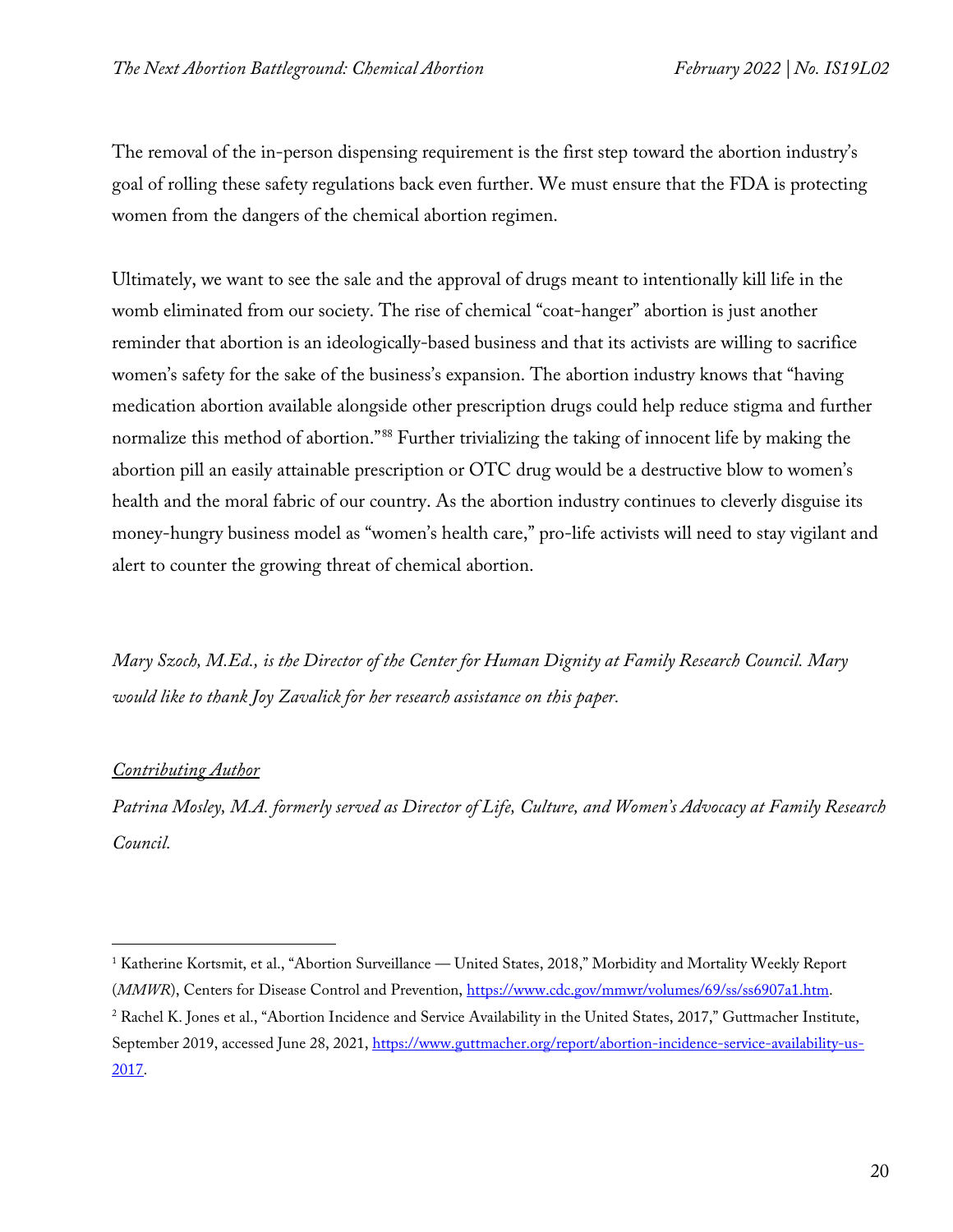<span id="page-20-0"></span><sup>3</sup> Ibid.

<span id="page-20-1"></span><sup>4</sup> Megan K. Donovan and Lauren Cross, "On the 20th Anniversary of Medication Abortion, Antiabortion Politicians Are Trying to Ban It," Guttmacher Institute, September 2020, accessed July 6, 2021,

[https://www.guttmacher.org/article/2020/09/20th-anniversary-medication-abortion-antiabortion-politicians-are-trying](https://www.guttmacher.org/article/2020/09/20th-anniversary-medication-abortion-antiabortion-politicians-are-trying-ban-it)[ban-it.](https://www.guttmacher.org/article/2020/09/20th-anniversary-medication-abortion-antiabortion-politicians-are-trying-ban-it)

<span id="page-20-2"></span><sup>5</sup> Megan K. Donovan, "Self-Managed Medication Abortion: Expanding the Available Options for U.S. Abortion Care," *Guttmacher Policy Review* 21, October 17, 2018, accessed June 28, 2021, [https://www.guttmacher.org/gpr/2018/10/self](https://www.guttmacher.org/gpr/2018/10/self-managed-medication-abortion-expanding-available-options-us-abortion-care)[managed-medication-abortion-expanding-available-options-us-abortion-care.](https://www.guttmacher.org/gpr/2018/10/self-managed-medication-abortion-expanding-available-options-us-abortion-care)

<span id="page-20-3"></span><sup>6</sup> "Full Prescribing Information – Mifeprex®," Food and Drug Administration,

[https://www.accessdata.fda.gov/drugsatfda\\_docs/label/2019/020687s022lbl.pdf.](https://www.accessdata.fda.gov/drugsatfda_docs/label/2019/020687s022lbl.pdf)

<span id="page-20-4"></span><sup>7</sup> Rachel K. Jones, Jenna Jerman, "Abortion Incidence and Service Availability in the United States, 2014," *Perspectives on Sexual and Reproductive Health* 49, no. 1 (2017):17-27, accessed June 28, 2021[, https://doi.org/10.1363/psrh.12015.](https://doi.org/10.1363/psrh.12015)

<span id="page-20-5"></span><sup>8</sup> "Abortion Surveillance — United States, 2015," Morbidity and Mortality Weekly Report (*MMWR*), Centers for Disease Control and Prevention, accessed June 28, 2021, [https://www.cdc.gov/mmwr/volumes/67/ss/ss6713a1.htm.](https://www.cdc.gov/mmwr/volumes/67/ss/ss6713a1.htm)

<span id="page-20-6"></span><sup>9</sup> "Full Prescribing Information – Mifeprex®," Food and Drug Administration, 18,

[https://www.accessdata.fda.gov/drugsatfda\\_docs/label/2019/020687s022lbl.pdf#page=18.](https://www.accessdata.fda.gov/drugsatfda_docs/label/2019/020687s022lbl.pdf#page=18)

<span id="page-20-7"></span><sup>10</sup> "Abortion Pills - First Trimester Medical Abortion," AbortionProcedures.com, accessed June 28, 2021, [https://www.abortionprocedures.com/.](https://www.abortionprocedures.com/) 

<span id="page-20-8"></span><sup>11</sup> "Full Prescribing Information – Mifeprex®," Food and Drug Administration, 16-19.

<span id="page-20-9"></span><sup>12</sup> Charlotte Ellertson, et al. "Can women use medical abortion without medical supervision?" *Reproductive Health Matters* 5, no. 9 (1997): 149-161, accessed June 28, 2021, [https://www.tandfonline.com/doi/abs/10.1016/S0968-](https://www.tandfonline.com/doi/abs/10.1016/S0968-8080%2897%2990019-7) [8080%2897%2990019-7.](https://www.tandfonline.com/doi/abs/10.1016/S0968-8080%2897%2990019-7)

<span id="page-20-10"></span><sup>13</sup> "Full Prescribing Information – Mifeprex®,"19.

<span id="page-20-11"></span> $14$  Ibid.

<span id="page-20-12"></span><sup>15</sup> "The Abortion Pill," Planned Parenthood video, May 2019, accessed June 28, 2021[, https://youtu.be/byhvmqAg3-E.](https://youtu.be/byhvmqAg3-E) <sup>16</sup> Ibid.

<span id="page-20-14"></span><span id="page-20-13"></span><sup>17</sup> Sanhueza Smith, et al., "Safety, Efficacy and Acceptability of Outpatient Mifepristone-Misoprostol Medical Abortion Through 70 Days Since Last Menstrual Period in Public Sector Facilities in Mexico City," *Reproductive Health Matters* 22 (2015): 75-82, accessed June 28, 2021, [https://www.ncbi.nlm.nih.gov/pubmed/25702071.](https://www.ncbi.nlm.nih.gov/pubmed/25702071)

<span id="page-20-15"></span><sup>18</sup> "Medical management of first-trimester abortion," Practice Bulletin No. 143, American College of Obstetricians and Gynecologists (2014), accessed June 28, 2021, [https://www.acog.org/Clinical-Guidance-and-Publications/Practice-](https://www.acog.org/Clinical-Guidance-and-Publications/Practice-Bulletins/Committee-on-Practice-Bulletins-Gynecology/Medical-Management-of-First-Trimester-Abortion)[Bulletins/Committee-on-Practice-Bulletins-Gynecology/Medical-Management-of-First-Trimester-Abortion.](https://www.acog.org/Clinical-Guidance-and-Publications/Practice-Bulletins/Committee-on-Practice-Bulletins-Gynecology/Medical-Management-of-First-Trimester-Abortion)

<span id="page-20-16"></span><sup>19</sup> "Mifepristone U.S. Post-Marketing Adverse Events Summary through 06/30/2021," Food and Drug Administration, accessed January 27, 2022, https://www.fda.gov/media/154941/download.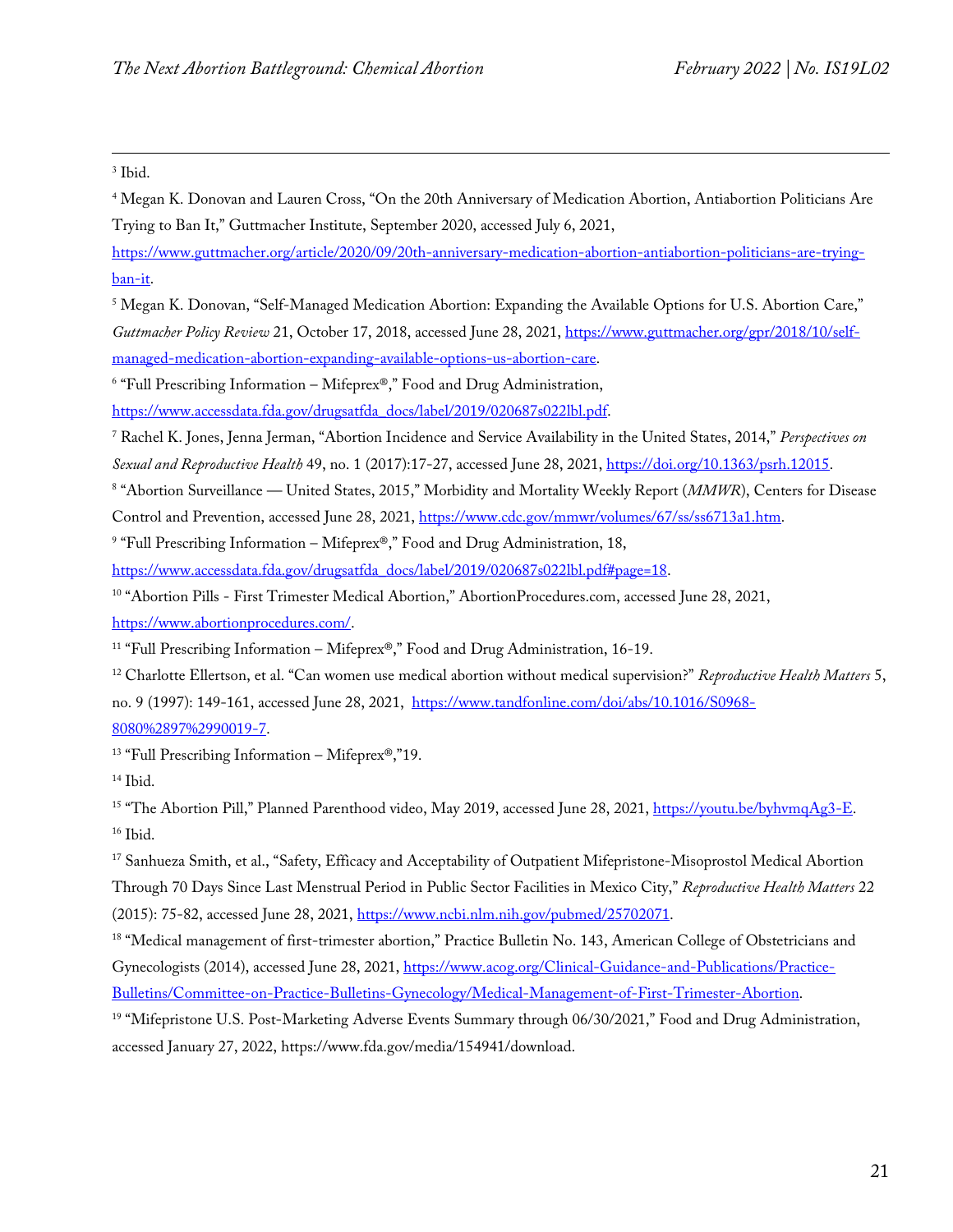<span id="page-21-0"></span><sup>20</sup> Maarit Niinimäki, et al., "Immediate Complications After Medical Compared with Surgical Termination of Pregnancy," *Obstetrics & Gynecology* 114 (2009): 795, accessed June 28, 2021,

[http://citeseerx.ist.psu.edu/viewdoc/download?doi=10.1.1.920.7430&rep=rep1&type=pdf.](http://citeseerx.ist.psu.edu/viewdoc/download?doi=10.1.1.920.7430&rep=rep1&type=pdf)

<span id="page-21-1"></span><sup>21</sup> "Full Prescribing Information – Mifeprex®," Food and Drug Administration, 16-19.

<span id="page-21-2"></span><sup>22</sup> Priscilla K. Coleman, "Abortion and mental health: quantitative synthesis and analysis of research published 1995–2009," *The British Journal of Psychiatry* 199, no. 3 (2011): 180-186, accessed June 28, 2021,

[https://www.cambridge.org/core/journals/the-british-journal-of-psychiatry/article/abortion-andmental-health-quantitative](https://www.cambridge.org/core/journals/the-british-journal-of-psychiatry/article/abortion-andmental-health-quantitative-synthesis-and-analysis-of-research-published19952009/E8D556AAE1C1D2F0F8B060B28BEE6C3D)[synthesis-and-analysis-of-research-published19952009/E8D556AAE1C1D2F0F8B060B28BEE6C3D.](https://www.cambridge.org/core/journals/the-british-journal-of-psychiatry/article/abortion-andmental-health-quantitative-synthesis-and-analysis-of-research-published19952009/E8D556AAE1C1D2F0F8B060B28BEE6C3D)

<span id="page-21-3"></span><sup>23</sup> "10 weeks pregnant: fetal development," babycentre, accessed June 28, 2021, [https://www.babycentre.co.uk/10-weeks](https://www.babycentre.co.uk/10-weeks-pregnant)[pregnant.](https://www.babycentre.co.uk/10-weeks-pregnant)

<span id="page-21-4"></span><sup>24</sup> Christina Camilleri, et al., "Biological, Behavioral and Physiological Consequences of Drug-Induced Pregnancy Termination at First-Trimester Human Equivalent in an Animal Model," *Frontiers in Neuroscience* 13 (2019): 544, accessed June 28, 2021[, https://www.frontiersin.org/articles/10.3389/fnins.2019.00544/full.](https://www.frontiersin.org/articles/10.3389/fnins.2019.00544/full)

<span id="page-21-5"></span><sup>25</sup> "New study suggests abortion linked to depression, anxiety in mothers," *LifeSiteNews,* June 14, 2019, accessed June 28, 2021, [https://www.lifesitenews.com/news/new-study-suggests-abortion-drugs-linked-to-depression-anxiety-in-mothers.](https://www.lifesitenews.com/news/new-study-suggests-abortion-drugs-linked-to-depression-anxiety-in-mothers) <sup>26</sup> Ibid.

<span id="page-21-7"></span><span id="page-21-6"></span><sup>27</sup> "Full Prescribing Information – Mifeprex<sup>®</sup>," 6.

<span id="page-21-8"></span><sup>28</sup> "American College of Obstetricians and Gynecologists v. United States Food and Drug Administration Complaint," American Civil Liberties Union, accessed June 28, 2021, [https://www.aclu.org/legal-document/american-college](https://www.aclu.org/legal-document/american-college-obstetricians-and-gynecologists-v-united-states-food-and-drug)[obstetricians-and-gynecologists-v-united-states-food-and-drug.](https://www.aclu.org/legal-document/american-college-obstetricians-and-gynecologists-v-united-states-food-and-drug) 

<span id="page-21-9"></span><sup>29</sup> Isabel Blalock, "Removing the Mifeprex REMS Was Long Overdue. Then a Global Pandemic Began.," NARAL Pro-Choice MD, May 7, 2020, accessed June 28, 2021, [https://prochoicemd.medium.com/removing-the-mifeprex-rems-was](https://prochoicemd.medium.com/removing-the-mifeprex-rems-was-long-overdue-then-a-global-pandemic-began-ab4c002bd72)[long-overdue-then-a-global-pandemic-began-ab4c002bd72.](https://prochoicemd.medium.com/removing-the-mifeprex-rems-was-long-overdue-then-a-global-pandemic-began-ab4c002bd72)

<span id="page-21-10"></span><sup>30</sup> Kate Smith, "Biden administration to lift abortion pill restriction amid pandemic," CBS News, April 13, 2021, accessed June 30, 2021, [https://www.cbsnews.com/news/abortion-pill-restrictions-lifted-pandemic-fda/.](https://www.cbsnews.com/news/abortion-pill-restrictions-lifted-pandemic-fda/)

<span id="page-21-11"></span><sup>31</sup> "A Risk Evaluation and Mitigation Strategy (REMS)," U.S. Food and Drug Administration, August 8, 2019, accessed June 30, 2021[, https://www.fda.gov/drugs/drug-safety-and-availability/risk-evaluation-and-mitigation-strategies-rems.](https://www.fda.gov/drugs/drug-safety-and-availability/risk-evaluation-and-mitigation-strategies-rems)

<span id="page-21-12"></span><sup>32</sup> "Approved Risk Evaluation and Mitigation Strategies (REMS): Goals," U.S. Food and Drug Administration, accessed June 30, 2021[, https://www.accessdata.fda.gov/scripts/cder/rems/index.cfm?event=RemsDetails.page&REMS=390.](https://www.accessdata.fda.gov/scripts/cder/rems/index.cfm?event=RemsDetails.page&REMS=390)

<span id="page-21-13"></span><sup>33</sup> "Mifepristone Prescriber Agreement Form for Danco Laboratories," U.S. Food and Drug Administration,

[https://www.accessdata.fda.gov/drugsatfda\\_docs/rems/Mifepristone\\_2019\\_04\\_11\\_Prescriber\\_Agreement\\_Form\\_for\\_Danco](https://www.accessdata.fda.gov/drugsatfda_docs/rems/Mifepristone_2019_04_11_Prescriber_Agreement_Form_for_Danco_Laboratories_LLC.pdf) Laboratories LLC.pdf.

<span id="page-21-14"></span><sup>34</sup> "Questions and Answers on Mifeprex," U.S. Food & Drug Administration, April 13, 2021, accessed June 30, 2021, [https://www.fda.gov/drugs/postmarket-drug-safety-information-patients-and-providers/questions-and-answers](https://www.fda.gov/drugs/postmarket-drug-safety-information-patients-and-providers/questions-and-answers-mifeprex#fourteen)[mifeprex#fourteen.](https://www.fda.gov/drugs/postmarket-drug-safety-information-patients-and-providers/questions-and-answers-mifeprex#fourteen)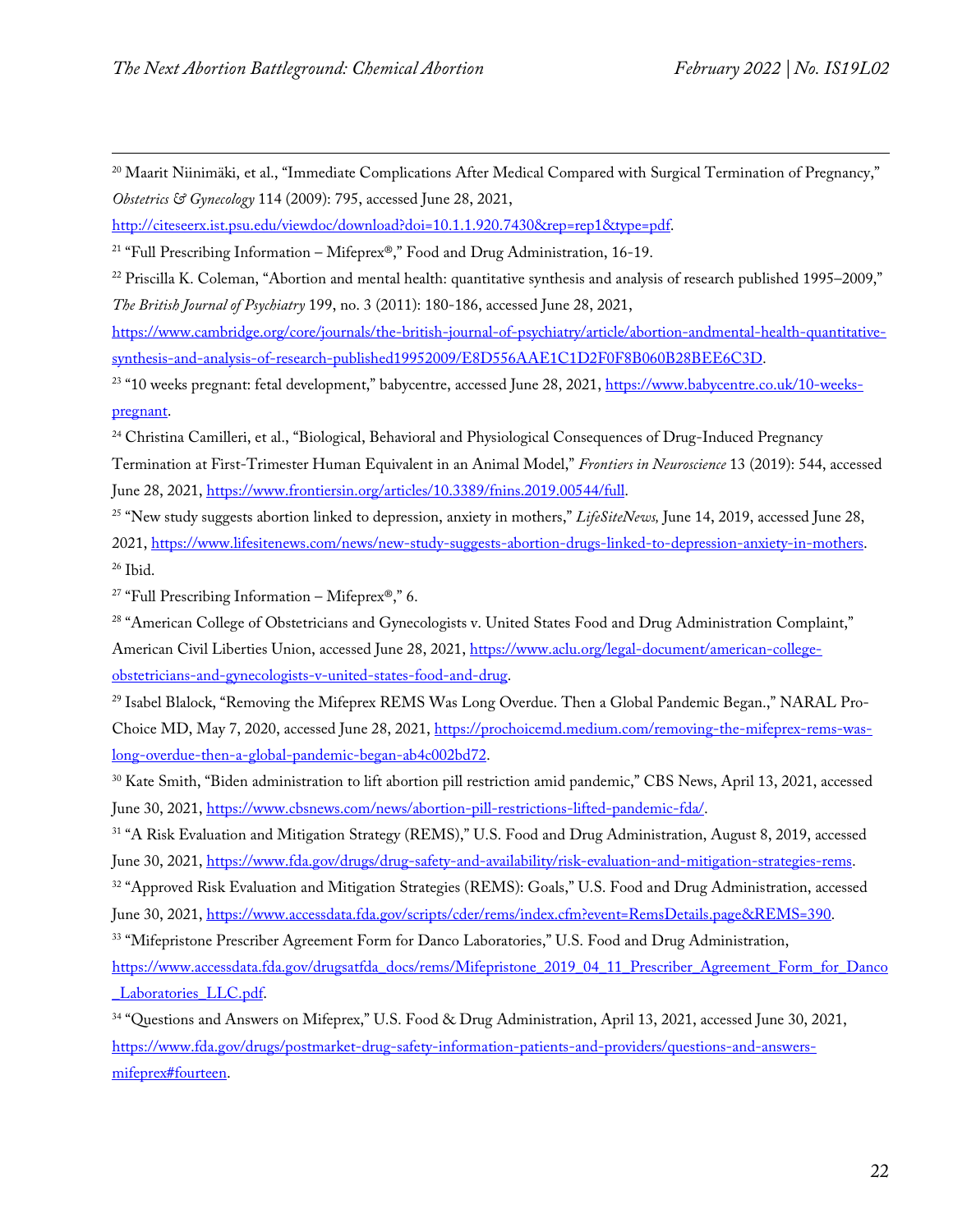<span id="page-22-0"></span><sup>35</sup> "MIFEPREX™ (mifepristone) Tablets, 200 mg," U.S. Food and Drug Administration, September 28, 2000, [https://www.accessdata.fda.gov/drugsatfda\\_docs/label/2000/20687lbl.pdf.](https://www.accessdata.fda.gov/drugsatfda_docs/label/2000/20687lbl.pdf)

<span id="page-22-1"></span><sup>36</sup> "Mifeprex Approval Letter 2000," U.S. Food and Drug Administration, September 28, 2000,

[https://www.accessdata.fda.gov/drugsatfda\\_docs/appletter/2000/20687appltr.pdf.](https://www.accessdata.fda.gov/drugsatfda_docs/appletter/2000/20687appltr.pdf)

<span id="page-22-2"></span><sup>37</sup> "Application: 020687Orig1s020, Mifeprex Risk Assessment and Risk Mitigation Review(s)," Center for Drug Evaluation and Research[, https://www.accessdata.fda.gov/drugsatfda\\_docs/nda/2016/020687Orig1s020RiskR.pdf.](https://www.accessdata.fda.gov/drugsatfda_docs/nda/2016/020687Orig1s020RiskR.pdf)

<span id="page-22-3"></span><sup>38</sup> "Mifepristone Prescriber Agreement Form for Danco Laboratories," 1.

<span id="page-22-4"></span><sup>39</sup> Ibid., 21.

<span id="page-22-5"></span><sup>40</sup> K. Nivedita and Fatima Shanthini, "Is It Safe to Provide Abortion Pills over the Counter? A Study on Outcome Following Self-Medication with Abortion Pills," *Journal of Clinical and Diagnostic Research* 9 (2015), [https://www.ncbi.nlm.nih.gov/pmc/articles/PMC4347129/pdf/jcdr-9-QC01.pdf.](https://www.ncbi.nlm.nih.gov/pmc/articles/PMC4347129/pdf/jcdr-9-QC01.pdf)

<span id="page-22-6"></span><sup>41</sup> "Mifepristone U.S. Post-Marketing Adverse Events Summary through 12/31/2017," 2.

<span id="page-22-7"></span><sup>42</sup> Arina Grossu and Chris Gacek, "The FDA Adopts the Abortion Industry Standards for the Mifeprex (RU-486) Abortion Regimen," Family Research Council, April 2016, [https://downloads.frc.org/EF/EF16D38.pdf.](https://downloads.frc.org/EF/EF16D38.pdf)

<span id="page-22-8"></span><sup>43</sup> Dr. Donna Harrison, "A Closer Look at the Chemical Abortion Pill Documentary," Life Issues Institute, accessed June 30, 2021, [https://www.lifeissues.org/closer-look-at-the-chemical-abortion-pill/.](https://www.lifeissues.org/closer-look-at-the-chemical-abortion-pill/)

<span id="page-22-9"></span><sup>44</sup> Grossu and Gacek.

<span id="page-22-10"></span><sup>45</sup> Patrina Mosley, "California's Campus Abortion Mandate is Bad Model Legislation," Family Research Council, May 2019, [https://downloads.frc.org/EF/EF18J08.pdf.](https://downloads.frc.org/EF/EF18J08.pdf)

<span id="page-22-11"></span><sup>46</sup> Megan K. Donovan, "Self-Managed Medication Abortion: Expanding the Available Options for U.S. Abortion Care," *Guttmacher Policy Review*.

<span id="page-22-12"></span><sup>47</sup> Ibid., 43.

<span id="page-22-13"></span><sup>48</sup> Ibid., 41, 42, 46-47.

<span id="page-22-14"></span><sup>49</sup> Ibid., 42.

<span id="page-22-15"></span><sup>50</sup> Ibid., 42-45.

<span id="page-22-16"></span><sup>51</sup> "Q&A on the Abortion Facility Regulations Decision in *Whole Woman's Health v. Hellerstedt*," Family Research Council, June 2016[, https://downloads.frc.org/EF/EF16F91.pdf.](https://downloads.frc.org/EF/EF16F91.pdf)

<span id="page-22-17"></span><sup>52</sup> Susan, W. Enouen, P.E., "New Research Shows Planned Parenthood Targets Minority Neighborhoods," Life Issues Institute, Inc., October 2012, [https://www.protectingblacklife.org/pdf/PP-Targets-10-2012.pdf.](https://www.protectingblacklife.org/pdf/PP-Targets-10-2012.pdf)

<span id="page-22-18"></span>53 "Medication Abortion," Kaiser Family Foundation, June 2018, accessed June 30, 2021, [https://www.kff.org/womens](https://www.kff.org/womens-health-policy/fact-sheet/medication-abortion/)[health-policy/fact-sheet/medication-abortion/.](https://www.kff.org/womens-health-policy/fact-sheet/medication-abortion/)

<span id="page-22-19"></span><sup>54</sup> "Medical management of first-trimester abortion," Practice Bulletin No. 143, American College of Obstetricians and Gynecologists.

<span id="page-22-20"></span><sup>55</sup> Nguyen Thu Nhu Ngoc, et al., "Comparing Two Early Medical Abortion Regimens: Mifepriston+Misoprostol vs. Misoprostol Alone," *Contraception* 83, no. 5 (2011): 410-417, accessed June 30, 2021,

[https://doi.org/10.1016/j.contraception.2010.09.002.](https://doi.org/10.1016/j.contraception.2010.09.002)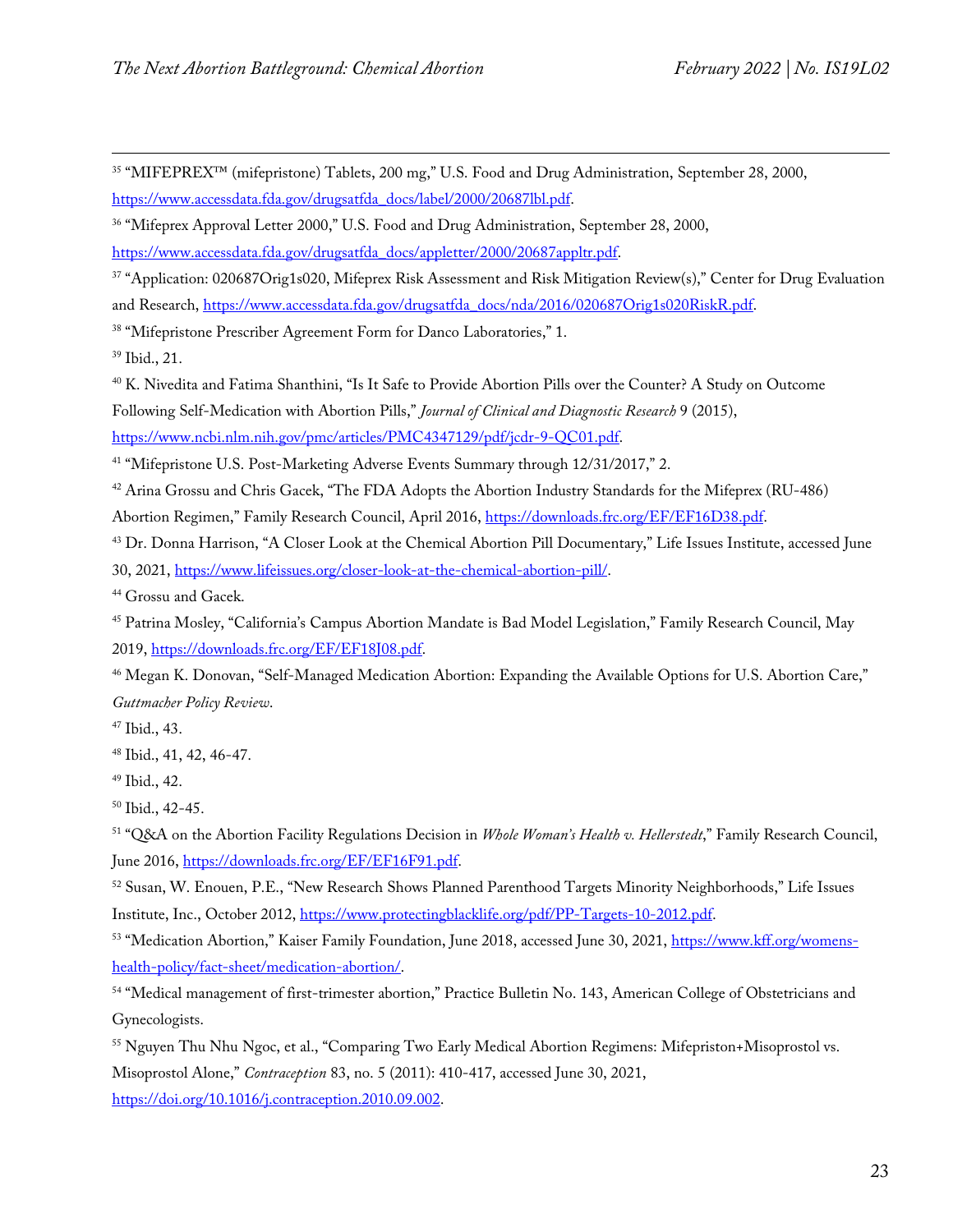<span id="page-23-0"></span><sup>56</sup> According to their 2017 report, they supplied 4.1 million abortions, " $[m]$ ost of these services were medical abortion and medical post-abortion care." "2017 Financial Statements & Annual Report," Marie Stopes International, 22, [https://www.mariestopes.org/media/3318/financial-statements-030718-pdfversion-low-res-1.pdf.](https://www.mariestopes.org/media/3318/financial-statements-030718-pdfversion-low-res-1.pdf)

<span id="page-23-1"></span><sup>57</sup> "Medical abortion care reduces the need for skilled surgical abortion providers and offers a non-invasive and highly acceptable option to pregnant individuals." "Medical Management of Abortion," World Health Organization, 2018, vii, accessed June 30, 2021[, https://www.who.int/reproductivehealth/publications/medical-management-abortion/en/.](https://www.who.int/reproductivehealth/publications/medical-management-abortion/en/)

<span id="page-23-2"></span><sup>58</sup> "Reproductive and Sexual Coercion," ACOG Committee on Health Care for Underserved Women opinion, (February 2013; Reaffirmed 2019), No. 554. American College of Obstetrics and Gynecology, accessed June 30, 2021, [https://www.acog.org/Clinical-Guidance-and-Publications/Committee-Opinions/Committee-on-Health-Care-for-](https://www.acog.org/Clinical-Guidance-and-Publications/Committee-Opinions/Committee-on-Health-Care-for-Underserved-Women/Reproductive-and-Sexual-Coercion)[Underserved-Women/Reproductive-and-Sexual-Coercion.](https://www.acog.org/Clinical-Guidance-and-Publications/Committee-Opinions/Committee-on-Health-Care-for-Underserved-Women/Reproductive-and-Sexual-Coercion)

<span id="page-23-3"></span><sup>59</sup> Ibid.

<span id="page-23-4"></span><sup>60</sup> Dominique Bourassa and Jocelyn Bérubé, "The Prevalence of Intimate Partner Violence Among Women and Teenagers Seeking Abortion Compared with Those Continuing Pregnancy," *Journal of Obstetrics and Gynecology Canada* 29, no. 5 (2007): 415-423, accessed June 30, 2021, [https://www.ncbi.nlm.nih.gov/pubmed/17493373.](https://www.ncbi.nlm.nih.gov/pubmed/17493373)

<span id="page-23-5"></span><sup>61</sup> "Counseling the Abortion-Vulnerable Patient," Practice Bulletin (2018), No. 4, American Association of Pro-life Obstetricians and Gynecologists, [https://aaplog.org/wp-content/uploads/2019/04/PB-4-Counseling-the-Abortion-](https://aaplog.org/wp-content/uploads/2019/04/PB-4-Counseling-the-Abortion-Vulnerable-Patient-Final.pdf)[Vulnerable-Patient-Final.pdf.](https://aaplog.org/wp-content/uploads/2019/04/PB-4-Counseling-the-Abortion-Vulnerable-Patient-Final.pdf)

<span id="page-23-6"></span><sup>62</sup> "Ethical Decision Making in Obstetrics and Gynecology," ACOG Committee on Ethics Opinion (December 2007, Reaffirmed 2019), No. 390, American College of Obstetrics and Gynecology, accessed November 13, 2019, [https://www.acog.org/Clinical-Guidance-and-Publications/Committee-Opinions/Committee-on-Ethics/Ethical-Decision-](https://www.acog.org/Clinical-Guidance-and-Publications/Committee-Opinions/Committee-on-Ethics/Ethical-Decision-Making-in-Obstetrics-and-Gynecology)[Making-in-Obstetrics-and-Gynecology.](https://www.acog.org/Clinical-Guidance-and-Publications/Committee-Opinions/Committee-on-Ethics/Ethical-Decision-Making-in-Obstetrics-and-Gynecology)

<span id="page-23-7"></span><sup>63</sup> "Ethical Principles for Abortion Care," National Abortion Federation[, http://prochoice.org/wp](http://prochoice.org/wp-content/uploads/NAF_Ethical-_Principles.pdf)[content/uploads/NAF\\_Ethical-\\_Principles.pdf.](http://prochoice.org/wp-content/uploads/NAF_Ethical-_Principles.pdf)

<span id="page-23-8"></span><sup>64</sup> Priscilla K. Coleman, et al.," Women Who Suffered Emotionally from Abortion: A Qualitative Synthesis of Their Experiences*," Journal of American Physicians and Surgeons* 22, no. 4 (2017): 113-118, [https://www.jpands.org/vol22no4/coleman.pdf.](https://www.jpands.org/vol22no4/coleman.pdf)

<span id="page-23-9"></span><sup>65</sup> Megan Hall et al., "Associations between Intimate Partner Violence and Termination of Pregnancy: A Systematic Review and Meta-Analysis," *PLOS Medicine*, January 7, 2014, accessed June 30, 2021,

[https://journals.plos.org/plosmedicine/article?id=10.1371/journal.pmed.1001581.](https://journals.plos.org/plosmedicine/article?id=10.1371/journal.pmed.1001581)

<span id="page-23-10"></span><sup>66</sup> "Man Gets 22 Years in Prison for Slipping Abortion Pill Into Pregnant Girlfriend's Drink," *Inside Edition*, October 11, 2018, accessed June 30, 2021[, https://www.insideedition.com/man-gets-22-years-prison-slipping-abortion-pill-pregnant](https://www.insideedition.com/man-gets-22-years-prison-slipping-abortion-pill-pregnant-girlfriends-drink-47528)[girlfriends-drink-47528;](https://www.insideedition.com/man-gets-22-years-prison-slipping-abortion-pill-pregnant-girlfriends-drink-47528) Danielle Genet, "Fla. Man Admits Secretly Giving Girlfriend Abortion Pill," ABC News, September 11, 2013, accessed June 30, 2021, [https://abcnews.go.com/blogs/headlines/2013/09/fla-man-admits-secretly](https://abcnews.go.com/blogs/headlines/2013/09/fla-man-admits-secretly-giving-girlfriend-abortion-pill)[giving-girlfriend-abortion-pill.](https://abcnews.go.com/blogs/headlines/2013/09/fla-man-admits-secretly-giving-girlfriend-abortion-pill)

<span id="page-23-11"></span><sup>67</sup> "Counseling the Abortion-Vulnerable Patient," Practice Bulletin, No. 4, American Association of Pro-life Obstetricians and Gynecologists.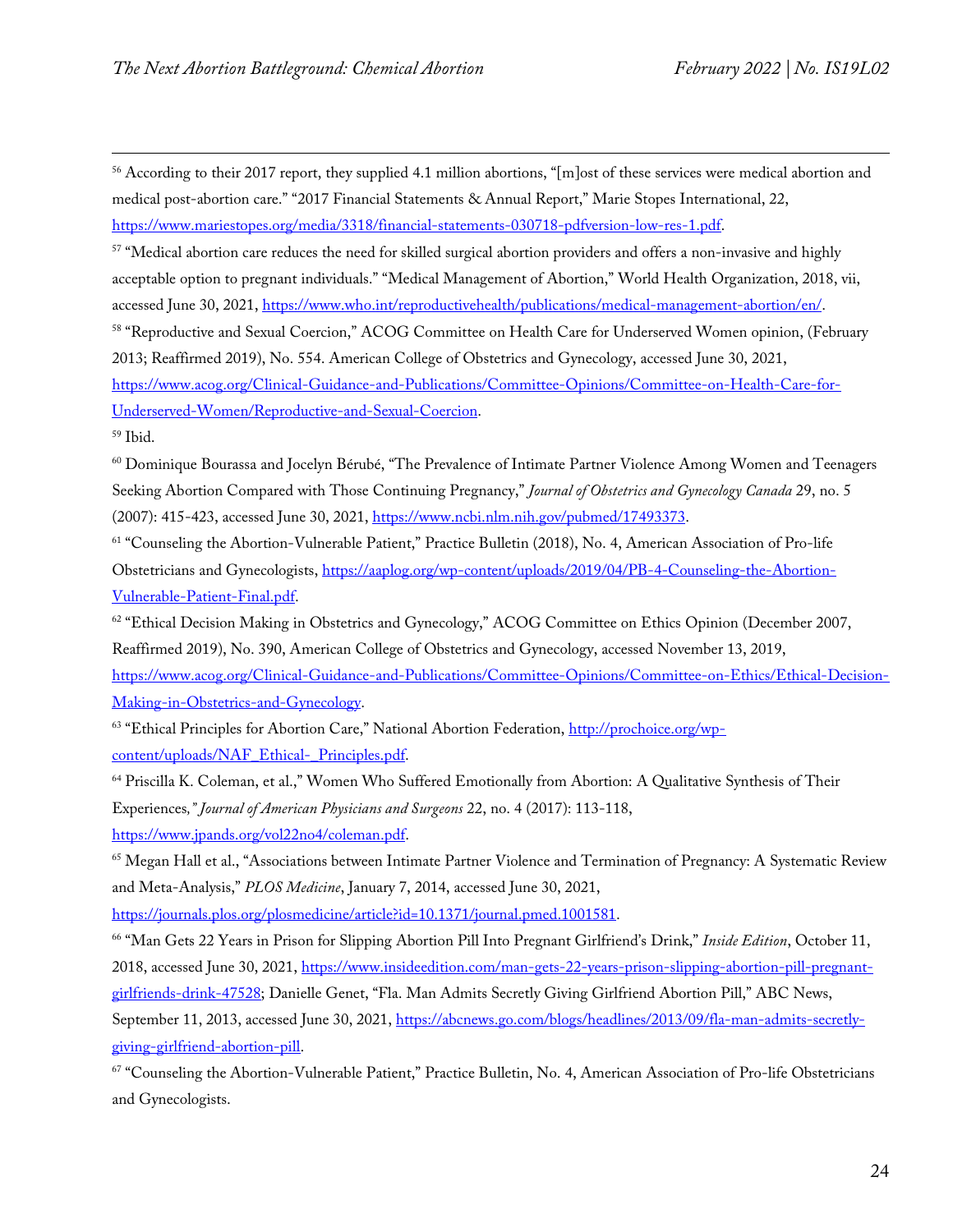<span id="page-24-0"></span><sup>68</sup> "Mandatory Reporters of Child Abuse and Neglect," U.S. Department of Health & Human Services, 2016, [https://www.childwelfare.gov/pubPDFs/manda.pdf.](https://www.childwelfare.gov/pubPDFs/manda.pdf)

<span id="page-24-1"></span><sup>69</sup> Steven Wagner, "Kathleen Sebelius' Gruesome Moral Calculus," *National Catholic Register*, November 29, 2011, accessed June 30, 2021[, http://www.ncregister.com/daily-news/kathleen-sebelius-gruesome-moral-calculus.](http://www.ncregister.com/daily-news/kathleen-sebelius-gruesome-moral-calculus)

<span id="page-24-2"></span><sup>70</sup> Laura J. Lederer and Christopher A. Wetzel, "The Health Consequences of Sex Trafficking and Their Implications for Identifying Victims in Healthcare Facilities," *Annals of Health Law* 23, no. 1 (2014): 61-91, accessed June 30, 2021, [http://www.annalsofhealthlaw.com/annalsofhealthlaw/vol\\_23\\_issue\\_1?pg=69#pg69.](http://www.annalsofhealthlaw.com/annalsofhealthlaw/vol_23_issue_1?pg=69#pg69)

<span id="page-24-3"></span><sup>71</sup> "Exposed: Planned Parenthood's Cover-up of Child Sex Abuse," Live Action, accessed June 30, 2021,

[https://www.liveaction.org/what-we-do/investigations/aidingabusers/.](https://www.liveaction.org/what-we-do/investigations/aidingabusers/)

<span id="page-24-4"></span>72 "Should Elective Abortion be Performed by Practitioners who are Not Physicians?" Committee Opinion 4, American Association of Pro-life Obstetricians and Gynecologists, 2019[, https://aaplog.org/wp-content/uploads/2019/07/Final-CO-](https://aaplog.org/wp-content/uploads/2019/07/Final-CO-4-Non-Physician-Abortion-Providers.pdf)[4-Non-Physician-Abortion-Providers.pdf.](https://aaplog.org/wp-content/uploads/2019/07/Final-CO-4-Non-Physician-Abortion-Providers.pdf)

<span id="page-24-5"></span><sup>73</sup> "Video: How to use abortion pills," Aid Access, accessed June 30, 2021[, https://aidaccess.org/en/page/494/video-how-to](https://aidaccess.org/en/page/494/video-how-to-use-abortion-pills)[use-abortion-pills.](https://aidaccess.org/en/page/494/video-how-to-use-abortion-pills)

<span id="page-24-6"></span><sup>74</sup> "Will medical staff be able to notice that I am having an abortion?" Safe2choose.org, accessed June 30, 2021, [https://safe2choose.org/will-medical-staff-be-able-to-notice-that-i-am-having-an-abortion/.](https://safe2choose.org/will-medical-staff-be-able-to-notice-that-i-am-having-an-abortion/)

<span id="page-24-7"></span><sup>75</sup> "Medical management of first-trimester abortion," Practice Bulletin No. 143, American College of Obstetricians and Gynecologists.

<span id="page-24-8"></span><sup>76</sup> "The Coat Hanger Project," National Abortion Federation, July 15, 2011, accessed June 30, 2021,

[https://prochoice.org/the-coat-hanger-project/.](https://prochoice.org/the-coat-hanger-project/)

<span id="page-24-9"></span><sup>77</sup> Donovan, *Guttmacher Policy Review*, 45-46.

<span id="page-24-10"></span><sup>78</sup> Carole Joffe, "The Politicization of Abortion and the Evolution of Abortion Counseling," *American Journal of Public Health* 103, no. 1 (2013): 57–65[, https://pubmed.ncbi.nlm.nih.gov/23153144/.](https://pubmed.ncbi.nlm.nih.gov/23153144/)

<span id="page-24-11"></span><sup>79</sup> "The Abortion Pill," Planned Parenthood, accessed June 30, 2021,

[https://www.plannedparenthood.org/learn/abortion/the-abortion-pill.](https://www.plannedparenthood.org/learn/abortion/the-abortion-pill)

<span id="page-24-12"></span><sup>80</sup> Farhad Manjoo, "Abortion Pills Should Be Everywhere," *The New York Times*, August 3, 2019, accessed November 18, 2019, [https://www.nytimes.com/2019/08/03/opinion/abortion-pill.html.](https://www.nytimes.com/2019/08/03/opinion/abortion-pill.html)

<span id="page-24-13"></span><sup>81</sup> Chris Gacek, "RU-486 (Mifepristone) Side-Effects, 2000 – 2012," Family Research Council, May 2012, [https://downloads.frc.org/EF/EF12F08.pdf.](https://downloads.frc.org/EF/EF12F08.pdf)

<span id="page-24-14"></span>82 Patrina Mosley, "FDA Orders Abortions by Mail to Cease," Family Research Council, March 21, 2019, accessed June 30, 2021, [https://www.frcblog.com/2019/03/fda-orders-abortions-mail-cease/.](https://www.frcblog.com/2019/03/fda-orders-abortions-mail-cease/)

<span id="page-24-15"></span>83 Warning Letter from U.S. Food and Drug Administration to Aid Access, March 8, 2019, accessed June 30, 2021, [https://www.fda.gov/inspections-compliance-enforcement-and-criminal-investigations/warning-letters/aidaccessorg-](https://www.fda.gov/inspections-compliance-enforcement-and-criminal-investigations/warning-letters/aidaccessorg-575658-03082019)[575658-03082019.](https://www.fda.gov/inspections-compliance-enforcement-and-criminal-investigations/warning-letters/aidaccessorg-575658-03082019)